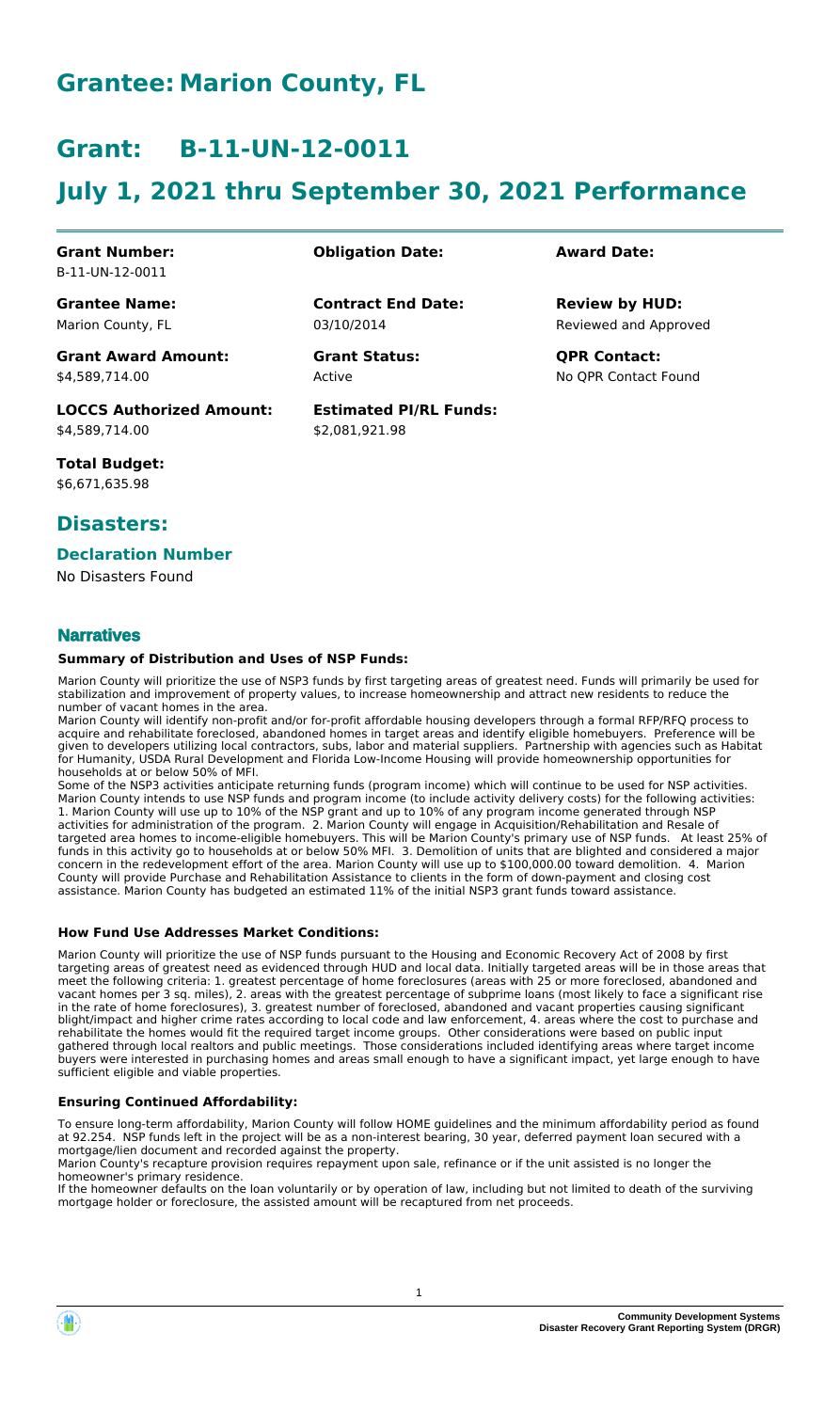#### **Definition of Blighted Structure:**

Any vacant, abandoned or foreclosed structure that is determined to be substandard and not suitable for rehabilitation. A dwelling will be considered sub-standard, not suitable for rehabilitation if it has major defects requiring a great deal of correction, and the cost estimate for repairs exceeds 65% of the value of a comparable replacement unit as obtained from one or more licensed contractors.

#### **Definition of Affordable Rents:**

For any NSP-funded rental activity, "affordable rents" shall be defined as 30% of the household's adjusted income, less utility allowances as adopted by the Ocala Housing Authority Section 8 program, as appropriate. The maximum Affordable Rents shall not exceed the Fair Market Rents (FMR) as published annually by the U.S. Department of Housing and Urban Development for the Ocala-Marion County Metropolitian Statistical Area (MSA).

#### **Housing Rehabilitation/New Construction Standards:**

Marion County has written Minimum Rehabilitation Standards. These rehabilitation standards follow the 2007 Florida

Building Code, Housing Quality Standards, Lead Based Paint Standards and FHA Standards. 1. Substandard conditions, as defined in the written standards, must be corrected and the dwelling must meet minimum HUD Standards.

2. An assessment form, which is included in the written standards, must be used as part of the work write-up and completed by a trained housing specialist to identify and justify any repairs or replacements.

3. Energy efficiency modifications are encouraged when items are being replaced and are cost effective. Requirements and suggestions are identified in the written standards.

#### **Vicinity Hiring:**

Marion County ceritifies that it will, to the maximum extent feasible, provide for hiring of employees that reside in the vicinity of NSP3 funded projects or contract with small businesses that are owned and operated by persons residing in the vicinity of NSP3 projects.

#### **Procedures for Preferences for Affordable Rental Dev.:**

Marion County does not intend to use NSP3 funds for rental development.

#### **Grantee Contact Information:**

Cheryl Amey cheryl.amey@marioncountyfl.org 352-671-8770 3003 SW College Road, Suite 109, Ocala, Florida 34474

| <b>Overall</b>                                     | <b>This Report Period</b> | <b>To Date</b> |
|----------------------------------------------------|---------------------------|----------------|
| <b>Total Projected Budget from All Sources</b>     | \$0.00                    | \$5,851,809.45 |
| <b>Total Budget</b>                                | \$0.00                    | \$5,851,809.45 |
| <b>Total Obligated</b>                             | \$0.00                    | \$5,851,809.45 |
| <b>Total Funds Drawdown</b>                        | \$0.00                    | \$5,851,809.45 |
| <b>Program Funds Drawdown</b>                      | \$0.00                    | \$4,589,714.00 |
| <b>Program Income Drawdown</b>                     | \$0.00                    | \$1,262,095.45 |
| <b>Program Income Received</b>                     | \$217.21                  | \$2,089,043.58 |
| <b>Total Funds Expended</b>                        | \$0.00                    | \$5,851,809.45 |
| <b>HUD Identified Most Impacted and Distressed</b> | \$0.00                    | \$0.00         |
| <b>Other Funds</b>                                 | \$0.00                    | \$0.00         |
| Match Funds                                        | \$0.00                    | \$0.00         |
| Non-Match Funds                                    | \$0.00                    | \$0.00         |
| _________                                          |                           |                |

#### **Funds Expended**

| <b>Overall</b> | <b>This Period</b> | <b>To Date</b> |
|----------------|--------------------|----------------|
| Marion County  | \$0.00             | \$5,851,809.45 |

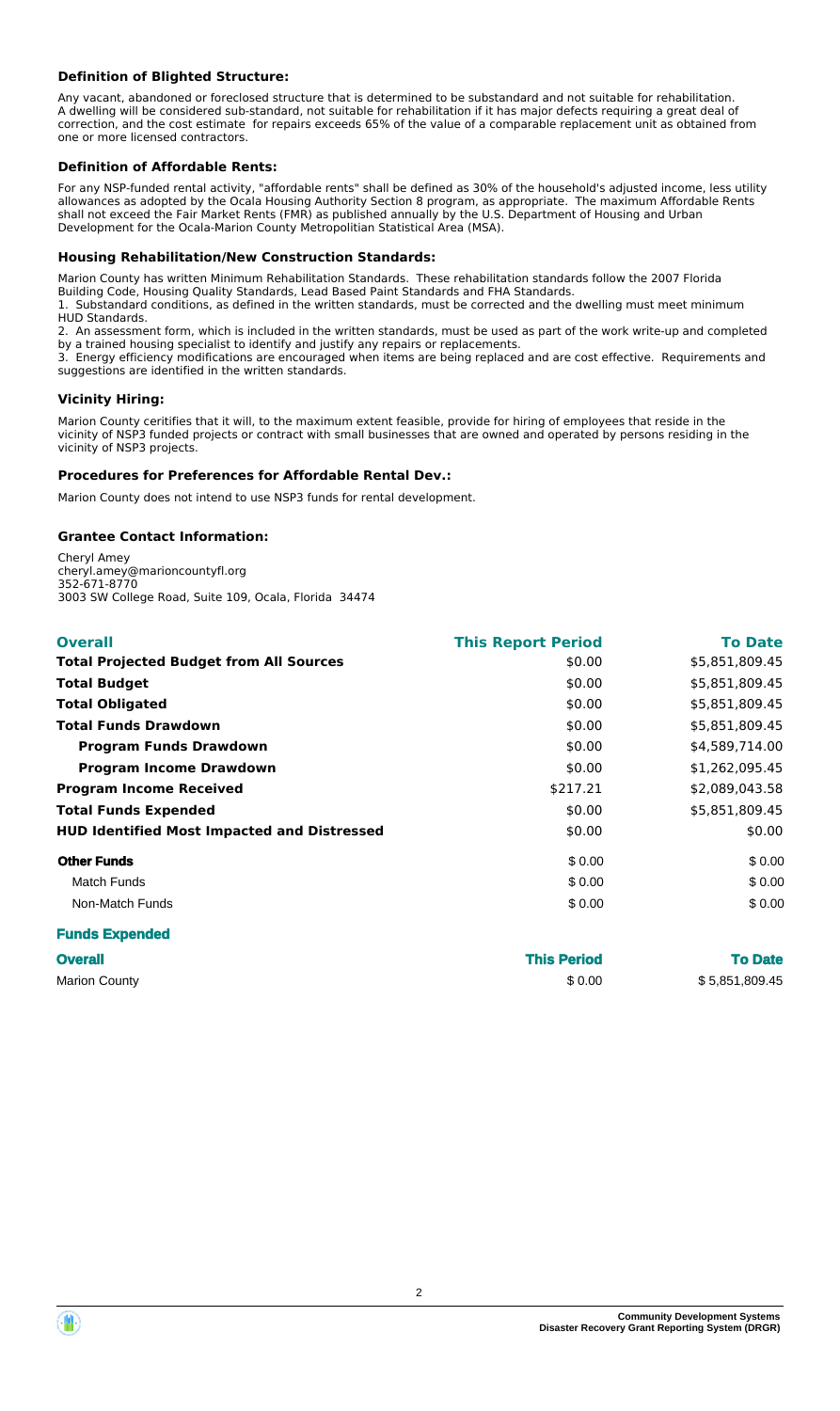# **Progress Toward Required Numeric Targets**

| <b>Requirement</b>                       | <b>Target</b>  | <b>Projected</b> | <b>Actual</b>  |
|------------------------------------------|----------------|------------------|----------------|
| <b>Overall Benefit Percentage</b>        | 99.99%         | $.00\%$          | $.00\%$        |
| <b>Minimum Non Federal Match</b>         | \$.00          | \$.00            | \$.00          |
| <b>Overall Benefit Amount</b>            | \$6,296,661.58 | \$.00            | \$.00          |
| <b>Limit on Public Services</b>          | \$688,457.10   | \$.00            | \$.00          |
| <b>Limit on Admin/Planning</b>           | \$458,971.40   | \$374,344.67     | \$374,344.67   |
| <b>Limit on Admin</b>                    | \$.00          | \$374,344.67     | \$374,344.67   |
| <b>Most Impacted and Distressed</b>      | \$.00          | \$.00            | \$.00          |
| <b>Progress towards LH25 Requirement</b> | \$1,667,909.00 |                  | \$5,088,980.63 |

# **Overall Progress Narrative:**

The County staff continues to work with the finance department to reconcile expenses and program income generated under this grant. Corrective updates have been made to beneficiary data, demographics and activities.

# **Project Summary**

| <b>Project #, Project Title</b>                    | <b>This Report</b>                      | <b>To Date</b>                          |                                         |
|----------------------------------------------------|-----------------------------------------|-----------------------------------------|-----------------------------------------|
|                                                    | <b>Program Funds</b><br><b>Drawdown</b> | <b>Project Funds</b><br><b>Budgeted</b> | <b>Program Funds</b><br><b>Drawdown</b> |
| 9999, Restricted Balance                           | \$0.00                                  | \$0.00                                  | \$0.00                                  |
| DELETED-ACTIVITIES, DELETED-ACTIVITIES (Temporary) | \$0.00                                  | \$0.00                                  | \$0.00                                  |
| NSP3-P1, Program Administration                    | \$0.00                                  | \$374,344.67                            | \$223,423.61                            |
| NSP3-P2, Acquisition/Rehabilitation/Resale         | \$0.00                                  | \$5.443.195.02                          | \$4,333,828.12                          |
| NSP3-P3, Demolition of Blighted Structures         | \$0.00                                  | \$34.269.76                             | \$32,462.27                             |

# **Activities**

**Project # / NSP3-P2 / Acquisition/Rehabilitation/Resale**



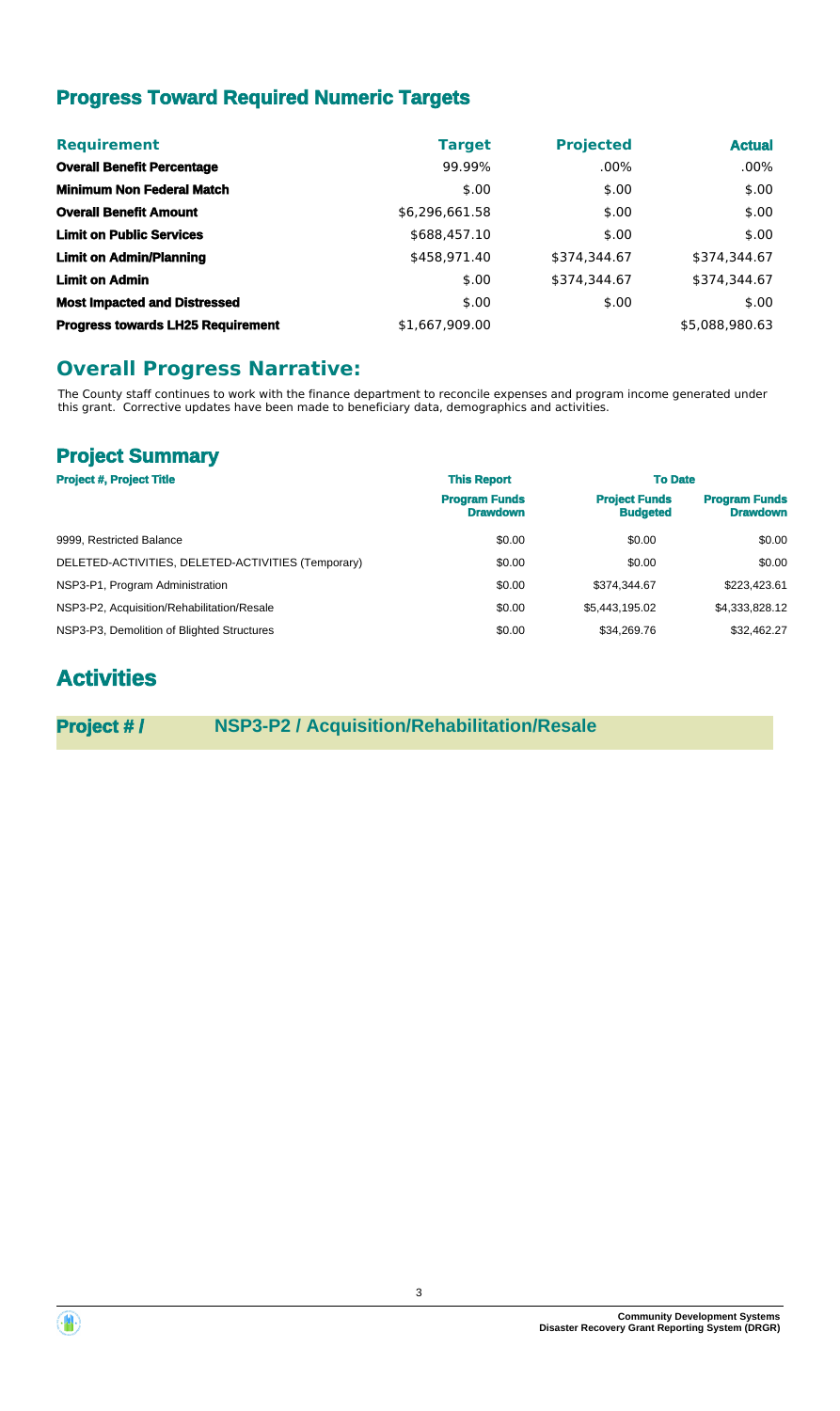# **Grantee Activity Number: NSP3-2 Activity Title: Acquisition / Rehabilitation / Resale**

| Rehabilitation/reconstruction of residential structures | Under Way                                  |
|---------------------------------------------------------|--------------------------------------------|
|                                                         |                                            |
| <b>Project Number:</b>                                  | <b>Project Title:</b>                      |
| NSP3-P2                                                 | Acquisition/Rehabilitation/Resale          |
| <b>Projected Start Date:</b>                            | <b>Projected End Date:</b>                 |
| 06/01/2011                                              | 09/30/2021                                 |
| <b>Benefit Type:</b>                                    | <b>Completed Activity Actual End Date:</b> |
| Direct (HouseHold)                                      |                                            |
| <b>National Objective:</b>                              | <b>Responsible Organization:</b>           |
| NSP Only - LMMI                                         | <b>Marion County</b>                       |

| <b>Overall</b>                                 | <b>Jul 1 thru Sep 30, 2021</b> | <b>To Date</b> |
|------------------------------------------------|--------------------------------|----------------|
| <b>Total Projected Budget from All Sources</b> | \$0.00                         | \$388,484.15   |
| <b>Total Budget</b>                            | \$0.00                         | \$388,484.15   |
| <b>Total Obligated</b>                         | \$0.00                         | \$388,484.15   |
| <b>Total Funds Drawdown</b>                    | \$0.00                         | \$388,484.15   |
| <b>Program Funds Drawdown</b>                  | \$0.00                         | \$388,484.15   |
| <b>Program Income Drawdown</b>                 | \$0.00                         | \$0.00         |
| <b>Program Income Received</b>                 | \$0.00                         | \$1,869,160.46 |
| <b>Total Funds Expended</b>                    | \$0.00                         | \$388,484.15   |
| <b>Marion County</b>                           | \$0.00                         | \$388,484.15   |
| <b>Most Impacted and Distressed Expended</b>   | \$0.00                         | \$0.00         |

## **Activity Description:**

The goals of this activity are to; stabilize and improve property values, increase homeownership and attract new residents to reduce the number of vacant homes in the area. Marion County will identify non-profit and/or for-profit affordable housing developers through a formal RFP/RFQ process to acquire and rehabilitate foreclosed, abandoned homes in target areas and identify eligible homebuyers. Preference will be given to local developers utilizing local contractors, subs, labor and material suppliers. The tenure of this activity is homeownership. Partnerships with agencies such as Habitat for Humanity, USDA Rural Development and Florida Low-Income Housing will provide homeownership opportunities for households at or below 50% of MFI. The sales price shall be no greater than the total investment in the property, including acquisition, rehabilitation and direct activity delivery costs. A portion of the NSP funds will remain in the home when it is sold to an income-eligible homebuyer in the form of a 0% interest, deferred payment 30 year loan secured by a mortgage and lien. The amount of assistance will be tiered according to income level and need. An affordability / recapture clause following HOME program guidelines requires repayment when the home is sold, refinanced or is no longer the primary, homesteaded residence, and share of net proceeds in the case of foreclosure.

## **Location Description:**

Silver Springs Shores & Ocala Parks Estates target areas Difficulty in identifying a sufficient number of foreclosed homes being available for purchase has necessitated expanding the original proposed target areas to include all of the Silver Springs Shores and Marion Oaks areas served by NSP1.

Silver Springs Shores:

NSP3 Score of 19.23.

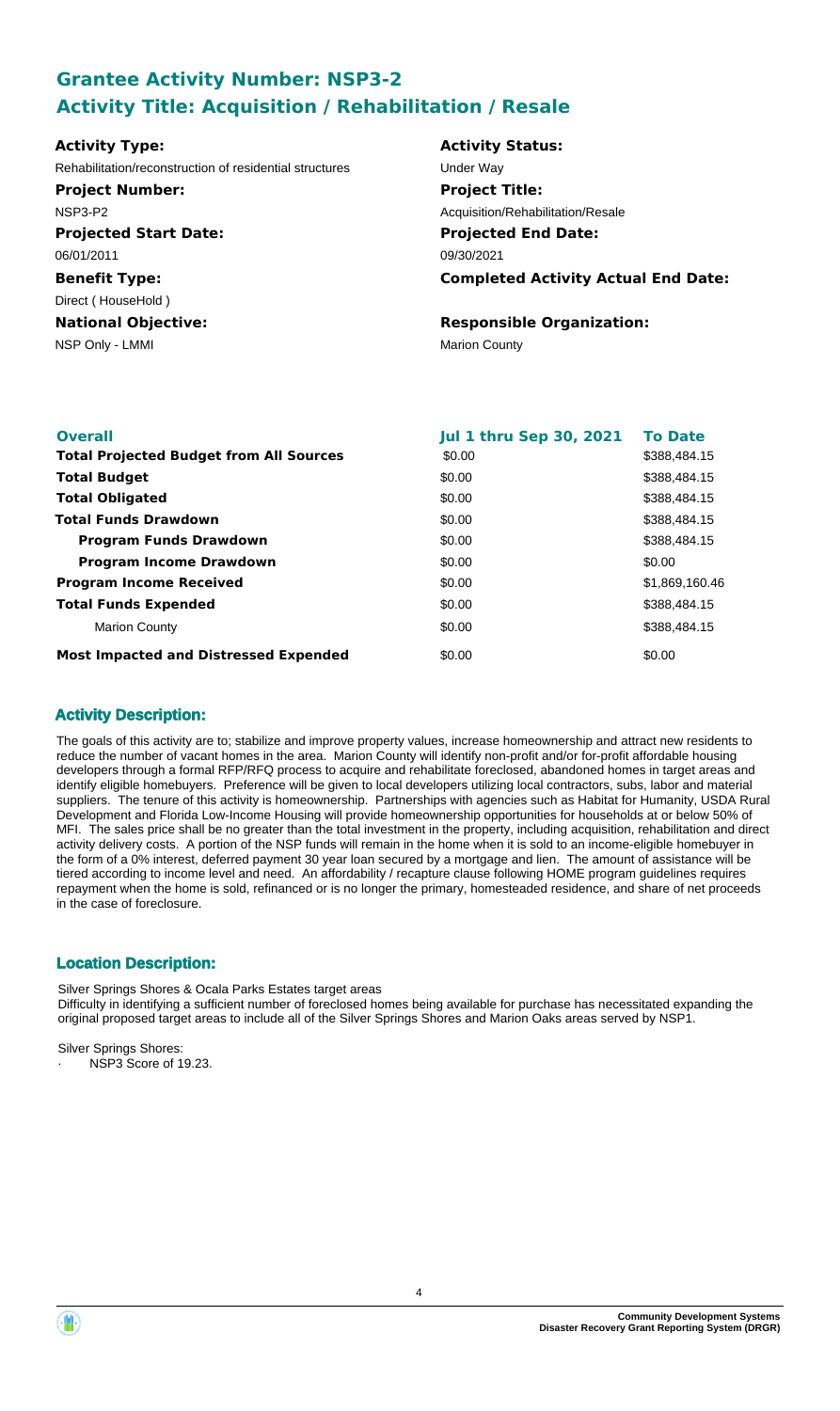- · Total housing units in the neighborhood is 10,556.
- · Percent Persons less than 120% AMI is 61.29
- · Percent Persons less than 80% AMI is 39.02
- USPS Residential Addresses in neighborhood is 12, 209
- Residential Addresses vacant 90 days or more is 561
- Residential Addresses NoStat is 391
- · Total Housing Units receiving a mortgage between 2004 and 2007 is 5,487
- Percent of Housing Units with a high cost of mortgage between 2004 and 2007 is 34.64
- Percent of Housing Units 90 or more days delinquent or in foreclosure is 18.16
- Number of foreclosure starts in the past year is 619
- · Number of housing units real estate owned between July 2009 and June 2010 is 185

Estimated number of properties needed to make an impact in the identified target area (20% of REO in past year) is 123.

#### Marion Oaks:

- · NSP3 Score of 18.92.
- Total housing units in the neighborhood is 4,727.
- Percent Persons less than 120% AMI is 64.62
- Percent Persons less than 80% AMI is 39.31
- USPS Residential Addresses in neighborhood is 6,838
- · Residential Addresses vacant 90 days or more is 504
- · Residential Addresses NoStat is 431
- · Total Housing Units receiving a mortgage between 2004 and 2007 is 3,394
- Percent of Housing Units with a high cost of mortgage between 2004 and 2007 is 32.23
- Percent of Housing Units 90 or more days delinquent or in foreclosure is 17.27
- Number of foreclosure starts in the past year is 365
- · Number of housing units real estate owned between July 2009 and June 2010 is 109

Estimated number of properties needed to make an impact in the identified target area (20% of REO in past year) is 73.

#### **Activity Progress Narrative:**

Performance measures were updated during this quarter.

#### **Accomplishments Performance Measures**

|                                         | <b>This Report Period</b> | <b>Cumulative Actual Total / Expected</b> |
|-----------------------------------------|---------------------------|-------------------------------------------|
|                                         | <b>Total</b>              | <b>Total</b>                              |
| <b>Activity funds eligible for DREF</b> | 0                         | 0/0                                       |
| #Additional Attic/Roof                  | $-1$                      | 0/0                                       |
| #Clothes washers replaced               | $\Omega$                  | 0/0                                       |
| #Dishwashers replaced                   | -6                        | 1/0                                       |
| #Efficient AC added/replaced            | $-5$                      | 1/0                                       |
| #Energy Star Replacement                | $-3$                      | 0/0                                       |
| #High efficiency heating plants         | $\mathbf 0$               | 0/0                                       |
| #Light fixtures (outdoors)              | $-1$                      | 0/0                                       |
| #Light Fixtures (indoors)               | $-22$                     | 0/0                                       |
| #Low flow showerheads                   | $-1$                      | 0/0                                       |
| #Low flow toilets                       | $-3$                      | 0/0                                       |
| # of Properties                         | $-26$                     | 2/24                                      |
| <b>#Refrigerators replaced</b>          | -6                        | 2/0                                       |
| #Replaced hot water heaters             | $-4$                      | 0/0                                       |
| #Replaced thermostats                   | $\Omega$                  | 0/0                                       |
| #Sites re-used                          | $-1$                      | 0/0                                       |
| #Units deconstructed                    | 0                         | 0/0                                       |
| #Units exceeding Energy Star            | 0                         | 0/0                                       |
| #Units with bus/rail access             | $-3$                      | 0/0                                       |
| #Units with other green                 | 0                         | 0/0                                       |
| #Units with solar panels                | 0                         | 0/0                                       |

#### **This Report Period Cumulative Actual Total / Expected Total Total**

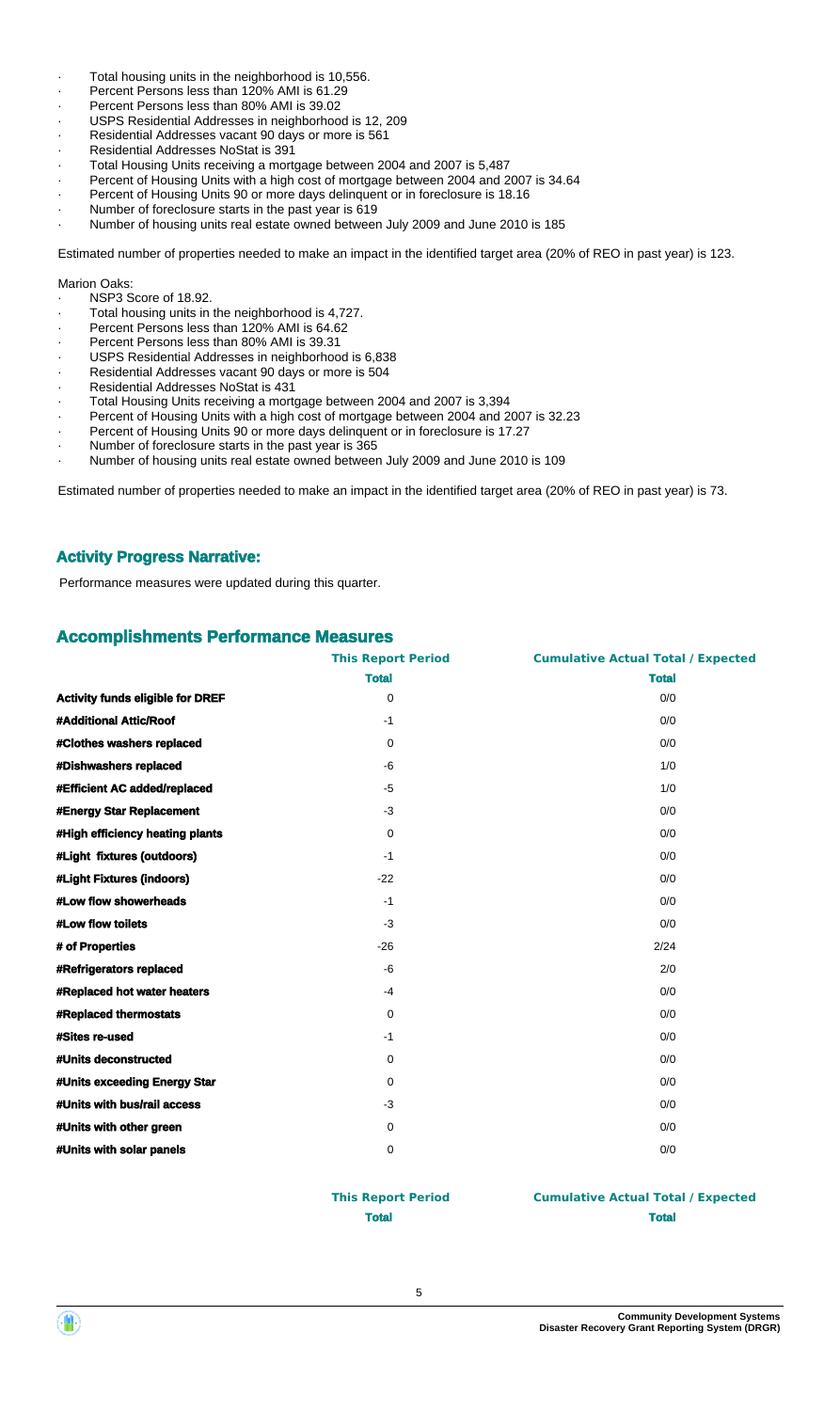| # of Housing Units      | -26 | 2/24 |
|-------------------------|-----|------|
| # of Singlefamily Units | -26 | 2/24 |

# **Beneficiaries Performance Measures**

| <u>Chentianes i chomiante measures</u>                 |          |            | <b>This Report Period</b> |                                        | <b>Cumulative Actual Total / Expected</b> |              |                                 |  |
|--------------------------------------------------------|----------|------------|---------------------------|----------------------------------------|-------------------------------------------|--------------|---------------------------------|--|
|                                                        | Low      | <b>Mod</b> | <b>Total</b>              | Low                                    | <b>Mod</b>                                | <b>Total</b> | Low/Mod%                        |  |
| # of Households                                        | 0        | 0          | 0                         | 9/0                                    | 4/12                                      | 14/24        | 92.86                           |  |
| # Owner                                                | $\Omega$ | $\Omega$   | $\mathbf 0$               | 9/0                                    | 4/12                                      | 14/24        | 92.86                           |  |
| <b>Activity Locations</b>                              |          |            |                           |                                        |                                           |              |                                 |  |
| <b>Address</b>                                         |          |            | <b>City</b>               | <b>County</b>                          | <b>State</b>                              | <b>Zip</b>   | <b>Status / Accept</b>          |  |
| <b>Address Support Information</b>                     |          |            |                           |                                        |                                           |              |                                 |  |
| Address: 5 Redwood Trace Ct, Ocala, Florida 34472-6160 |          |            |                           |                                        |                                           |              |                                 |  |
| <b>Property Status:</b>                                |          |            |                           | <b>Affordability Start Date:</b>       |                                           |              | <b>Affordability End Date:</b>  |  |
| Completed                                              |          |            | 04/25/2013                |                                        |                                           | 04/24/2043   |                                 |  |
| <b>Description of Affordability Strategy:</b>          |          |            |                           |                                        |                                           |              |                                 |  |
| recapture                                              |          |            |                           |                                        |                                           |              |                                 |  |
| <b>Activity Type for End Use:</b>                      |          |            |                           | <b>Projected Disposition Date:</b>     |                                           |              | <b>Actual Disposition Date:</b> |  |
| Rehabilitation/reconstruction of residential           |          |            |                           |                                        |                                           |              |                                 |  |
| <b>National Objective for End Use:</b>                 |          |            |                           | Date National Objective is met:        |                                           |              | <b>Deadline Date:</b>           |  |
| NSP Only - LMMI                                        |          |            |                           | 04/25/2013                             |                                           |              |                                 |  |
| <b>Description of End Use:</b>                         |          |            |                           |                                        |                                           |              |                                 |  |
| Direct Benefit - HH - Owner                            |          |            |                           |                                        |                                           |              |                                 |  |
| Address: 8971 SE 88th Lane, Ocala, Florida 34472       |          |            |                           |                                        |                                           |              |                                 |  |
| <b>Property Status:</b>                                |          |            |                           | <b>Affordability Start Date:</b>       |                                           |              | <b>Affordability End Date:</b>  |  |
| Completed                                              |          |            | 07/12/2017                |                                        |                                           | 07/12/2047   |                                 |  |
| <b>Description of Affordability Strategy:</b>          |          |            |                           |                                        |                                           |              |                                 |  |
| recapture                                              |          |            |                           |                                        |                                           |              |                                 |  |
| <b>Activity Type for End Use:</b>                      |          |            |                           | <b>Projected Disposition Date:</b>     |                                           |              | <b>Actual Disposition Date:</b> |  |
| Rehabilitation/reconstruction of residential           |          |            |                           |                                        |                                           |              |                                 |  |
| <b>National Objective for End Use:</b>                 |          |            |                           | <b>Date National Objective is met:</b> |                                           |              | <b>Deadline Date:</b>           |  |
| NSP Only - LMMI                                        |          |            | 07/12/2017                |                                        |                                           |              |                                 |  |
| <b>Description of End Use:</b>                         |          |            |                           |                                        |                                           |              |                                 |  |
| Direct Benefit - HH - Owner                            |          |            |                           |                                        |                                           |              |                                 |  |
|                                                        |          |            |                           |                                        |                                           |              |                                 |  |

#### **Other Funding Sources**

No Other Funding Sources Found

## **Other Funding Sources Budgeted - Detail**

#### **No Other Match Funding Sources Found**



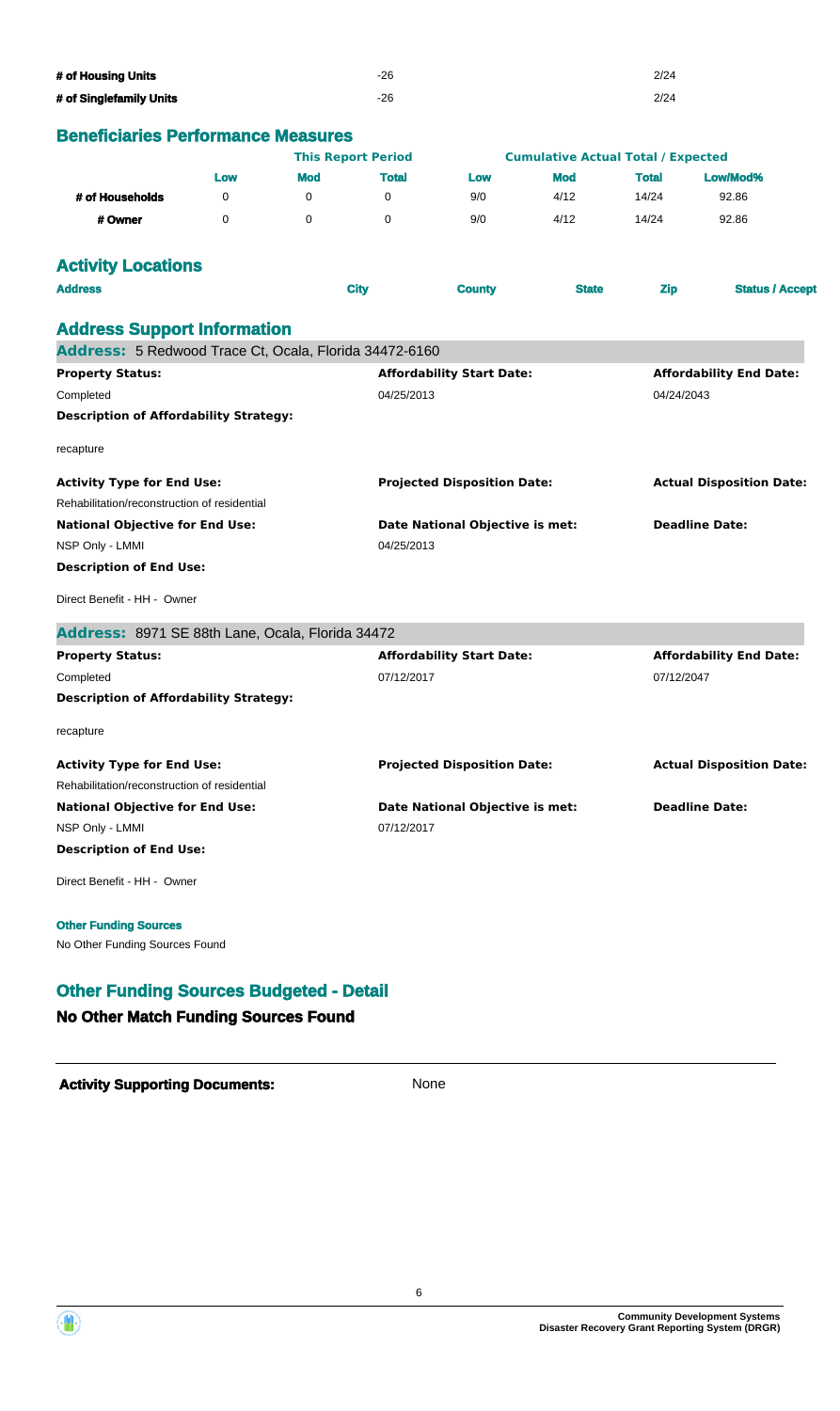# **Grantee Activity Number: NSP3-2A Activity Title: Acquisition/ Rehabilitation/ Resale**

| <b>Activity Type:</b>                                   | <b>Activity Status:</b>                    |
|---------------------------------------------------------|--------------------------------------------|
| Rehabilitation/reconstruction of residential structures | Under Way                                  |
| <b>Project Number:</b>                                  | <b>Project Title:</b>                      |
| NSP3-P2                                                 | Acquisition/Rehabilitation/Resale          |
| <b>Projected Start Date:</b>                            | <b>Projected End Date:</b>                 |
| 06/01/2011                                              | 09/30/2021                                 |
| <b>Benefit Type:</b>                                    | <b>Completed Activity Actual End Date:</b> |
| Direct (HouseHold)                                      |                                            |
| <b>National Objective:</b>                              | <b>Responsible Organization:</b>           |
| NSP Only - LH - 25% Set-Aside                           | <b>Marion County</b>                       |
|                                                         |                                            |
|                                                         |                                            |

| <b>Overall</b>                                 | <b>Jul 1 thru Sep 30, 2021</b> | <b>To Date</b> |
|------------------------------------------------|--------------------------------|----------------|
| <b>Total Projected Budget from All Sources</b> | \$0.00                         | \$2,086,683.73 |
| <b>Total Budget</b>                            | \$0.00                         | \$2,086,683.73 |
| <b>Total Obligated</b>                         | \$0.00                         | \$2,086,683.73 |
| <b>Total Funds Drawdown</b>                    | \$0.00                         | \$2,086,683.73 |
| <b>Program Funds Drawdown</b>                  | \$0.00                         | \$2,086,683,73 |
| <b>Program Income Drawdown</b>                 | \$0.00                         | \$0.00         |
| <b>Program Income Received</b>                 | \$217.21                       | \$193,258.63   |
| <b>Total Funds Expended</b>                    | \$0.00                         | \$2,086,683.73 |
| <b>Marion County</b>                           | \$0.00                         | \$2,086,683.73 |
| <b>Most Impacted and Distressed Expended</b>   | \$0.00                         | \$0.00         |

## **Activity Description:**

The goals of this activity are to; stabilize and improve property values, increase homeownership and attract new residents to reduce the number of vacant homes in the area. Marion County will identify non-profit and/or for-profit affordable housing developers through a formal RFP/RFQ process to acquire and rehabilitate foreclosed, abandoned homes in target areas and identify eligible homebuyers. Preference will be given to local developers utilizing local contractors, subs, labor and material suppliers. The tenure of this activity is homeownership. Partnerships with agencies such as Habitat for Humanity, USDA Rural Development and Florida Low-Income Housing will provide homeownership opportunities for households at or below 50% of MFI. The sales price shall be no greater than the total investment in the property, including acquisition, rehabilitation and direct activity delivery costs. A portion of the NSP funds will remain in the home when it is sold to an income-eligible homebuyer in the form of a 0% interest, deferred payment 30 year loan secured by a mortgage and lien. The amount of assistance will be tiered according to income level and need. An affordability / recapture clause following HOME program guidelines requires repayment when the home is sold, refinanced or is no longer the primary, homesteaded residence, and share of net proceeds in the case of foreclosure.

## **Location Description:**

Silver Springs Shores & Ocala Parks Estates target areas Difficulty in identifying a sufficient number of foreclosed homes being available for purchase has necessitated expanding the original proposed target areas to include all of the Silver Springs Shores and Marion Oaks areas served by NSP1.

Silver Springs Shores:

NSP3 Score of 19.23.



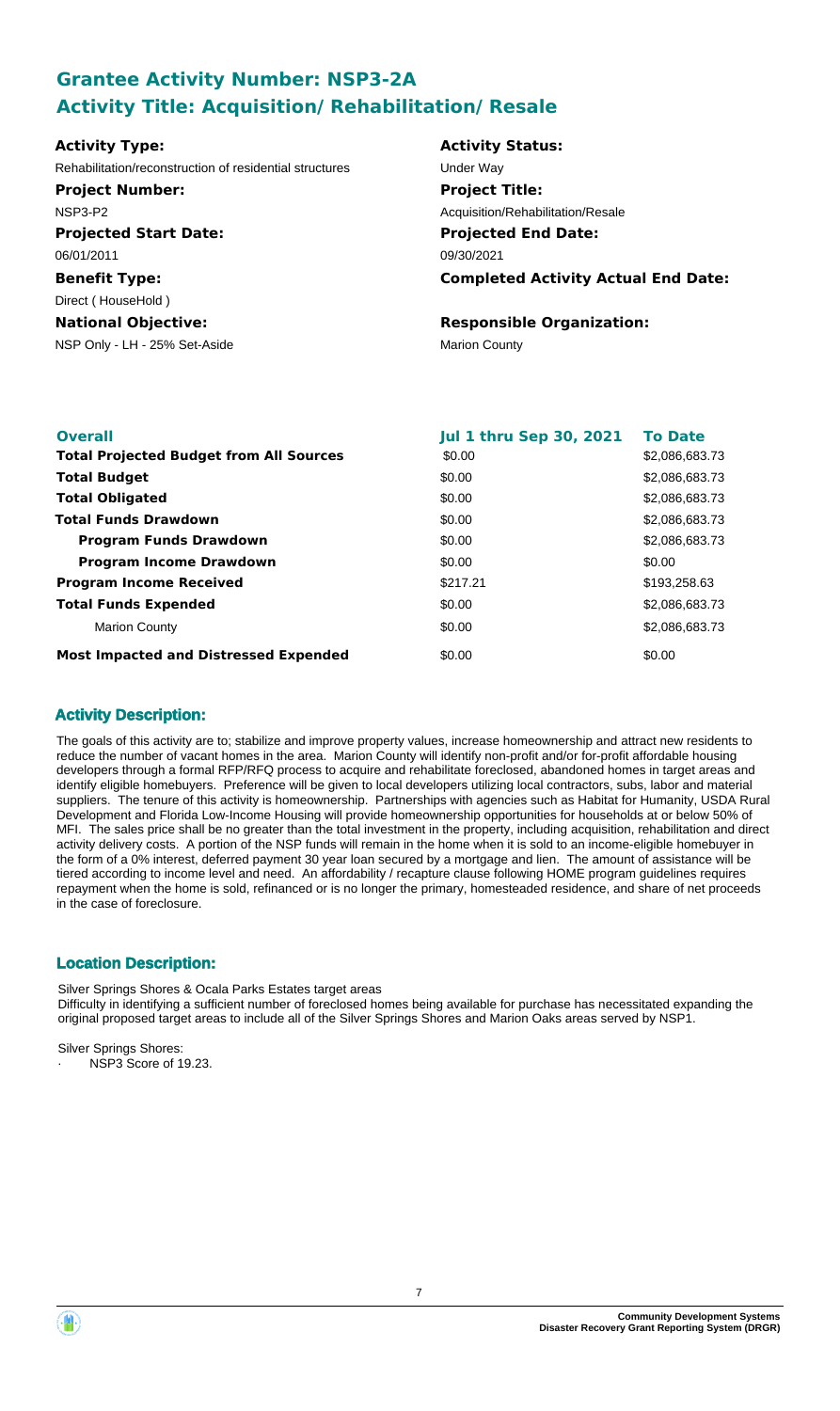- Total housing units in the neighborhood is 10,556.
- Percent Persons less than 120% AMI is 61.29
- · Percent Persons less than 80% AMI is 39.02
- USPS Residential Addresses in neighborhood is 12, 209
- Residential Addresses vacant 90 days or more is 561
- Residential Addresses NoStat is 391
- · Total Housing Units receiving a mortgage between 2004 and 2007 is 5,487
- Percent of Housing Units with a high cost of mortgage between 2004 and 2007 is 34.64
- Percent of Housing Units 90 or more days delinquent or in foreclosure is 18.16
- Number of foreclosure starts in the past year is 619
- · Number of housing units real estate owned between July 2009 and June 2010 is 185

Estimated number of properties needed to make an impact in the identified target area (20% of REO in past year) is 123.

#### Marion Oaks:

- · NSP3 Score of 18.92.
- Total housing units in the neighborhood is 4,727.
- Percent Persons less than 120% AMI is 64.62
- Percent Persons less than 80% AMI is 39.31
- USPS Residential Addresses in neighborhood is 6,838
- Residential Addresses vacant 90 days or more is 504
- · Residential Addresses NoStat is 431
- · Total Housing Units receiving a mortgage between 2004 and 2007 is 3,394
- Percent of Housing Units with a high cost of mortgage between 2004 and 2007 is 32.23
- Percent of Housing Units 90 or more days delinquent or in foreclosure is 17.27
- Number of foreclosure starts in the past year is 365
- · Number of housing units real estate owned between July 2009 and June 2010 is 109

Estimated number of properties needed to make an impact in the identified target area (20% of REO in past year) is 73.

#### **Activity Progress Narrative:**

Performance measures were updated during this quarter.

#### **Accomplishments Performance Measures**

|                                         | <b>This Report Period</b> | <b>Cumulative Actual Total / Expected</b> |
|-----------------------------------------|---------------------------|-------------------------------------------|
|                                         | <b>Total</b>              | <b>Total</b>                              |
| <b>Activity funds eligible for DREF</b> | 0                         | 0/0                                       |
| #Additional Attic/Roof                  | 0                         | 0/0                                       |
| #Clothes washers replaced               | 0                         | 0/0                                       |
| #Dishwashers replaced                   | $\overline{2}$            | 4/0                                       |
| #Efficient AC added/replaced            | $\overline{2}$            | 3/0                                       |
| # ELI Households (0-30% AMI)            | 0                         | 0/0                                       |
| #Energy Star Replacement                | 0                         | 1/0                                       |
| #High efficiency heating plants         | 0                         | 0/0                                       |
| #Light fixtures (outdoors)              | 0                         | 0/0                                       |
| #Light Fixtures (indoors)               | 0                         | 0/0                                       |
| #Low flow showerheads                   | $\mathbf{1}$              | 1/0                                       |
| #Low flow toilets                       | $\mathbf{1}$              | 1/0                                       |
| # of Properties                         | $-34$                     | 7/30                                      |
| #Refrigerators replaced                 | 1                         | 4/0                                       |
| #Replaced hot water heaters             | 4                         | 4/0                                       |
| #Replaced thermostats                   | 3                         | 3/0                                       |
| <b>#Sites re-used</b>                   | 0                         | 7/0                                       |
| #Units deconstructed                    | 0                         | 0/0                                       |
| #Units exceeding Energy Star            | 3                         | 3/0                                       |
| #Units with bus/rail access             | $-1$                      | 0/0                                       |
| #Units with other green                 | 0                         | 0/0                                       |
| #Units with solar panels                | 0                         | 0/0                                       |



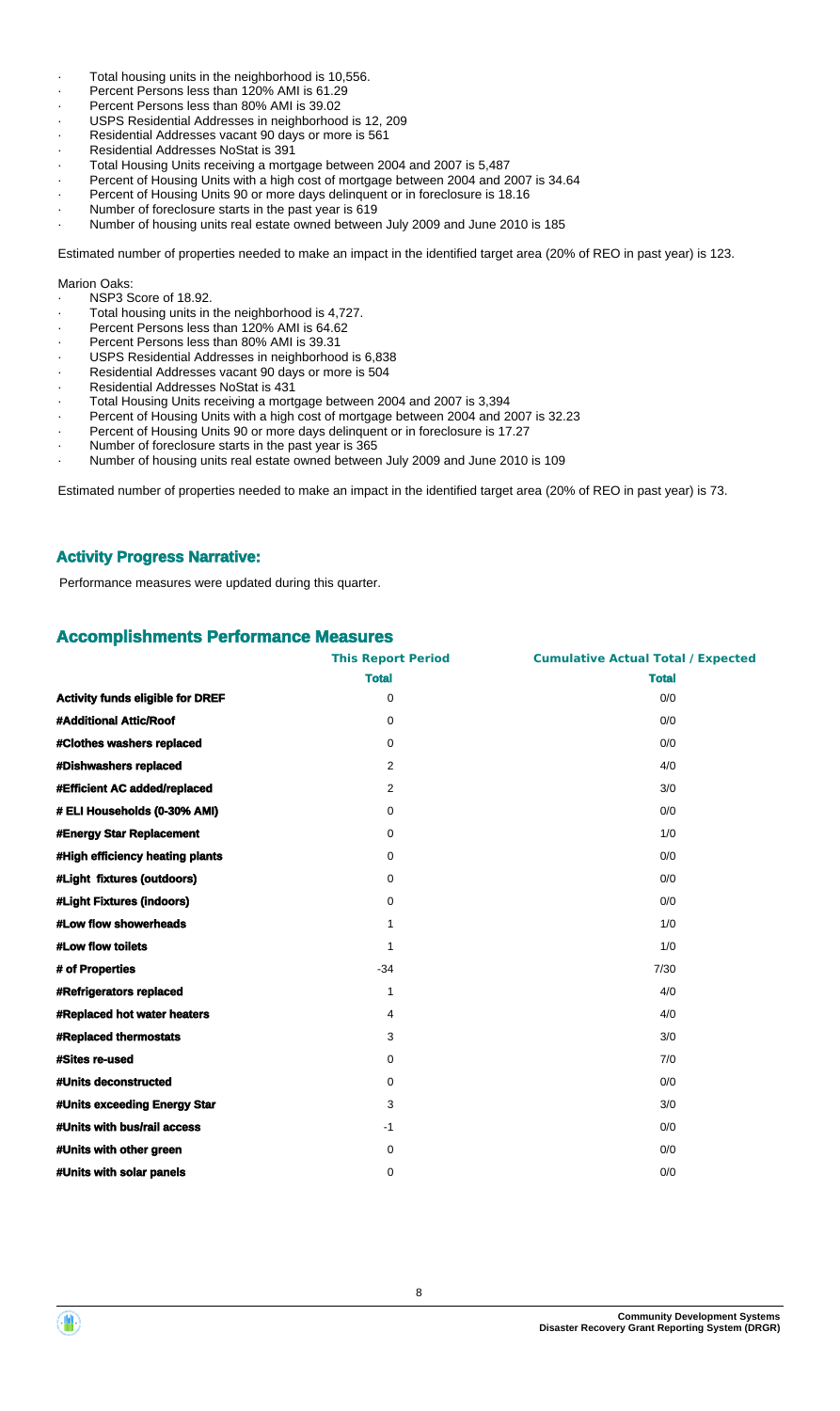|                                                                         |     |            | <b>This Report Period</b><br><b>Total</b>      |                                                          |                                           | <b>Total</b>                    | <b>Cumulative Actual Total / Expected</b> |  |
|-------------------------------------------------------------------------|-----|------------|------------------------------------------------|----------------------------------------------------------|-------------------------------------------|---------------------------------|-------------------------------------------|--|
| # of Housing Units                                                      |     |            | $-34$                                          |                                                          |                                           | 7/30                            |                                           |  |
| # of Singlefamily Units                                                 |     |            | $-34$                                          |                                                          |                                           | 7/30                            |                                           |  |
|                                                                         |     |            |                                                |                                                          |                                           |                                 |                                           |  |
| <b>Beneficiaries Performance Measures</b>                               |     |            |                                                |                                                          |                                           |                                 |                                           |  |
|                                                                         |     |            | <b>This Report Period</b>                      |                                                          | <b>Cumulative Actual Total / Expected</b> |                                 |                                           |  |
|                                                                         | Low | <b>Mod</b> | <b>Total</b>                                   | Low                                                      | <b>Mod</b>                                | <b>Total</b>                    | Low/Mod%                                  |  |
| # of Households                                                         | 5   | 0          | 5                                              | 7/30                                                     | 0/0                                       | 7/30                            | 100.00                                    |  |
| # Owner                                                                 | 5   | $\Omega$   | 5                                              | 7/30                                                     | 0/0                                       | 7/30                            | 100.00                                    |  |
| <b>Activity Locations</b>                                               |     |            |                                                |                                                          |                                           |                                 |                                           |  |
| <b>Address</b>                                                          |     |            | <b>City</b>                                    | <b>County</b>                                            | <b>State</b>                              | <b>Zip</b>                      | <b>Status / Accept</b>                    |  |
|                                                                         |     |            |                                                |                                                          |                                           |                                 |                                           |  |
| <b>Address Support Information</b>                                      |     |            |                                                |                                                          |                                           |                                 |                                           |  |
| Address: 17212 SW 44th Circle, Ocala, Florida 34474                     |     |            |                                                |                                                          |                                           |                                 |                                           |  |
| <b>Property Status:</b>                                                 |     |            |                                                | <b>Affordability Start Date:</b>                         |                                           |                                 | <b>Affordability End Date:</b>            |  |
| Completed                                                               |     |            | 09/27/2013                                     |                                                          |                                           | 09/27/2043                      |                                           |  |
| <b>Description of Affordability Strategy:</b>                           |     |            |                                                |                                                          |                                           |                                 |                                           |  |
| recapture                                                               |     |            |                                                |                                                          |                                           |                                 |                                           |  |
|                                                                         |     |            |                                                |                                                          |                                           |                                 |                                           |  |
| <b>Activity Type for End Use:</b>                                       |     |            |                                                | <b>Projected Disposition Date:</b>                       |                                           |                                 | <b>Actual Disposition Date:</b>           |  |
| Rehabilitation/reconstruction of residential                            |     |            |                                                |                                                          |                                           |                                 |                                           |  |
| <b>National Objective for End Use:</b><br>NSP Only - LH - 25% Set-Aside |     |            | 09/27/2013                                     | Date National Objective is met:<br><b>Deadline Date:</b> |                                           |                                 |                                           |  |
| <b>Description of End Use:</b>                                          |     |            |                                                |                                                          |                                           |                                 |                                           |  |
|                                                                         |     |            |                                                |                                                          |                                           |                                 |                                           |  |
| Direct Benefit - HH - Owner                                             |     |            |                                                |                                                          |                                           |                                 |                                           |  |
| Address: 4359 SW 148th St, Ocala, Florida 34474                         |     |            |                                                |                                                          |                                           |                                 |                                           |  |
| <b>Property Status:</b>                                                 |     |            |                                                | <b>Affordability Start Date:</b>                         |                                           |                                 | <b>Affordability End Date:</b>            |  |
| Completed                                                               |     |            |                                                | 09/30/2010                                               |                                           |                                 | 06/30/2011                                |  |
| <b>Description of Affordability Strategy:</b>                           |     |            |                                                |                                                          |                                           |                                 |                                           |  |
| recapture                                                               |     |            |                                                |                                                          |                                           |                                 |                                           |  |
| <b>Activity Type for End Use:</b>                                       |     |            |                                                | <b>Projected Disposition Date:</b>                       |                                           |                                 | <b>Actual Disposition Date:</b>           |  |
| Rehabilitation/reconstruction of residential                            |     |            |                                                |                                                          |                                           |                                 |                                           |  |
| <b>National Objective for End Use:</b>                                  |     |            |                                                |                                                          |                                           |                                 | <b>Deadline Date:</b>                     |  |
| NSP Only - LH - 25% Set-Aside                                           |     |            |                                                | Date National Objective is met:<br>09/30/2010            |                                           |                                 |                                           |  |
| <b>Description of End Use:</b>                                          |     |            |                                                |                                                          |                                           |                                 |                                           |  |
| Direct Benefit - HH - Owner                                             |     |            |                                                |                                                          |                                           |                                 |                                           |  |
|                                                                         |     |            |                                                |                                                          |                                           |                                 |                                           |  |
| Address: 5337 NW 63rd PI, Ocala, Florida 34482-2268                     |     |            |                                                |                                                          |                                           |                                 |                                           |  |
| <b>Property Status:</b>                                                 |     |            | <b>Affordability Start Date:</b><br>07/01/2013 |                                                          | 07/01/2043                                | <b>Affordability End Date:</b>  |                                           |  |
| Completed<br><b>Description of Affordability Strategy:</b>              |     |            |                                                |                                                          |                                           |                                 |                                           |  |
|                                                                         |     |            |                                                |                                                          |                                           |                                 |                                           |  |
| recapture                                                               |     |            |                                                |                                                          |                                           |                                 |                                           |  |
| <b>Activity Type for End Use:</b>                                       |     |            | <b>Projected Disposition Date:</b>             |                                                          |                                           | <b>Actual Disposition Date:</b> |                                           |  |
| Rehabilitation/reconstruction of residential                            |     |            |                                                |                                                          |                                           |                                 |                                           |  |
| <b>National Objective for End Use:</b>                                  |     |            |                                                | Date National Objective is met:                          |                                           |                                 | <b>Deadline Date:</b>                     |  |
| NSP Only - LH - 25% Set-Aside                                           |     |            | 07/01/2013                                     |                                                          |                                           |                                 |                                           |  |
| <b>Description of End Use:</b>                                          |     |            |                                                |                                                          |                                           |                                 |                                           |  |
| Direct Benefit - HH - Owner                                             |     |            |                                                |                                                          |                                           |                                 |                                           |  |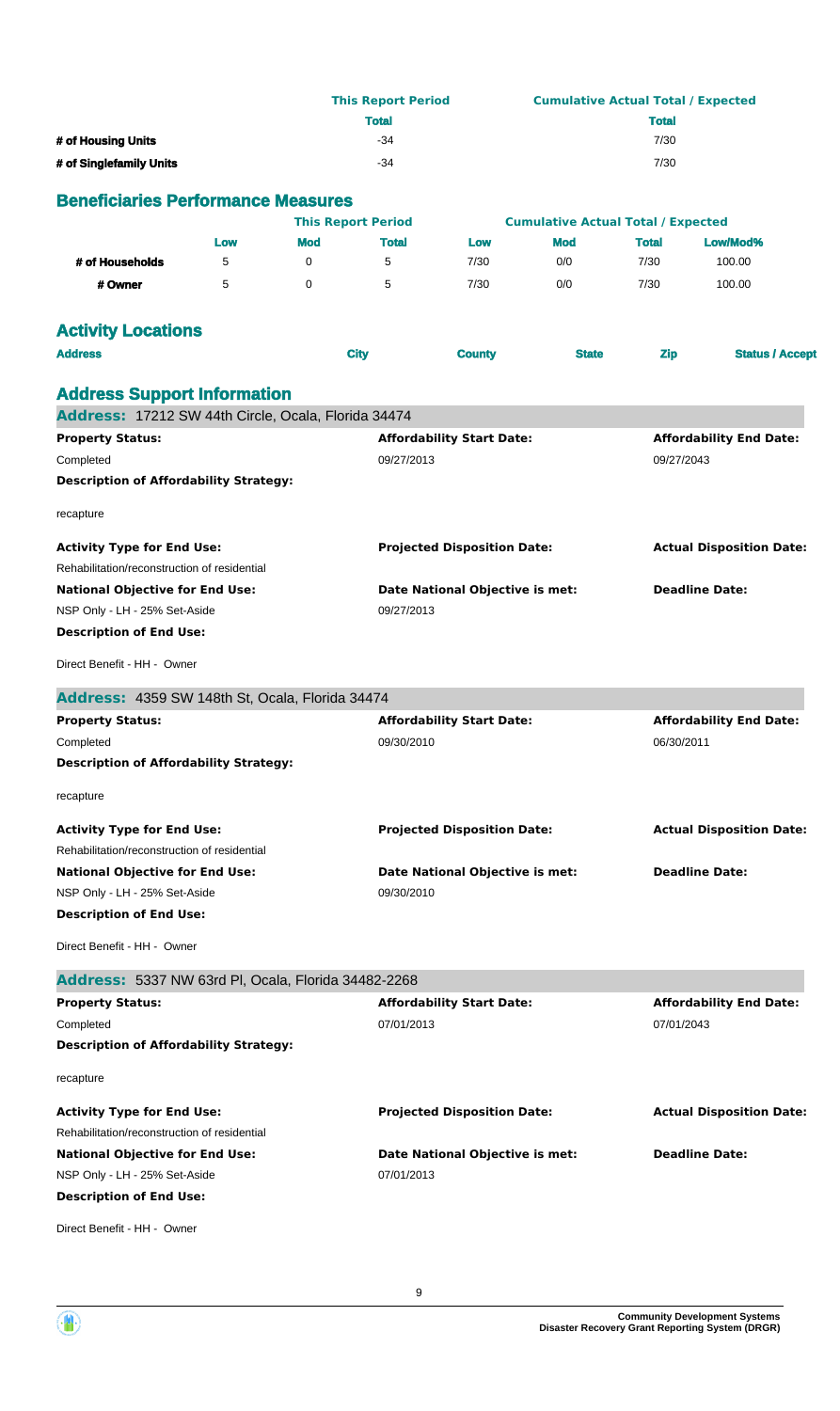| Address: 7105 SW 131st Loop, Ocala, Florida 34474       |                                    |                                 |
|---------------------------------------------------------|------------------------------------|---------------------------------|
| <b>Property Status:</b>                                 | <b>Affordability Start Date:</b>   | <b>Affordability End Date:</b>  |
| Completed                                               | 12/31/2013                         | 12/31/2043                      |
| <b>Description of Affordability Strategy:</b>           |                                    |                                 |
| recapture                                               |                                    |                                 |
| <b>Activity Type for End Use:</b>                       | <b>Projected Disposition Date:</b> | <b>Actual Disposition Date:</b> |
| Rehabilitation/reconstruction of residential            |                                    |                                 |
| <b>National Objective for End Use:</b>                  | Date National Objective is met:    | <b>Deadline Date:</b>           |
| NSP Only - LH - 25% Set-Aside                           | 12/31/2013                         |                                 |
| <b>Description of End Use:</b>                          |                                    |                                 |
| Direct Benefit - HH - Owner                             |                                    |                                 |
| Address: 74 Pecan Course Cir, Ocala, Florida 34472-9469 |                                    |                                 |
| <b>Property Status:</b>                                 | <b>Affordability Start Date:</b>   | <b>Affordability End Date:</b>  |
| Completed                                               | 10/05/2012                         | 10/05/2042                      |
| <b>Description of Affordability Strategy:</b>           |                                    |                                 |
| recapture                                               |                                    |                                 |
| <b>Activity Type for End Use:</b>                       | <b>Projected Disposition Date:</b> | <b>Actual Disposition Date:</b> |
| Rehabilitation/reconstruction of residential            |                                    |                                 |
| <b>National Objective for End Use:</b>                  | Date National Objective is met:    | <b>Deadline Date:</b>           |
| NSP Only - LH - 25% Set-Aside                           | 10/05/2012                         |                                 |
| <b>Description of End Use:</b>                          |                                    |                                 |
| Direct Benefit - HH - Owner                             |                                    |                                 |
| Address: 8 Bahia Pass Radl, Ocala, Florida 34472-8284   |                                    |                                 |
| <b>Property Status:</b>                                 | <b>Affordability Start Date:</b>   | <b>Affordability End Date:</b>  |
| Completed                                               | 03/06/2013                         | 03/06/2043                      |
| <b>Description of Affordability Strategy:</b>           |                                    |                                 |
| recapture                                               |                                    |                                 |
| <b>Activity Type for End Use:</b>                       | <b>Projected Disposition Date:</b> | <b>Actual Disposition Date:</b> |
| Rehabilitation/reconstruction of residential            |                                    |                                 |
| <b>National Objective for End Use:</b>                  | Date National Objective is met:    | <b>Deadline Date:</b>           |
| NSP Only - LH - 25% Set-Aside                           | 03/06/2013                         |                                 |
| <b>Description of End Use:</b>                          |                                    |                                 |
| Direct Benefit - HH - Owner                             |                                    |                                 |
| Address: 9 Hemlock Radial Ln, Ocala, Florida 34472-9589 |                                    |                                 |
| <b>Property Status:</b>                                 | <b>Affordability Start Date:</b>   | <b>Affordability End Date:</b>  |
| Completed                                               | 04/10/2013                         | 04/10/2013                      |
| <b>Description of Affordability Strategy:</b>           |                                    |                                 |
| recapture                                               |                                    |                                 |
| <b>Activity Type for End Use:</b>                       | <b>Projected Disposition Date:</b> | <b>Actual Disposition Date:</b> |
| Rehabilitation/reconstruction of residential            |                                    |                                 |
| <b>National Objective for End Use:</b>                  | Date National Objective is met:    | <b>Deadline Date:</b>           |
| NSP Only - LH - 25% Set-Aside                           | 04/10/2013                         |                                 |
| <b>Description of End Use:</b>                          |                                    |                                 |
| Direct Benefit - HH - Owner                             |                                    |                                 |
| <b>Other Funding Sources</b>                            |                                    |                                 |

No Other Funding Sources Found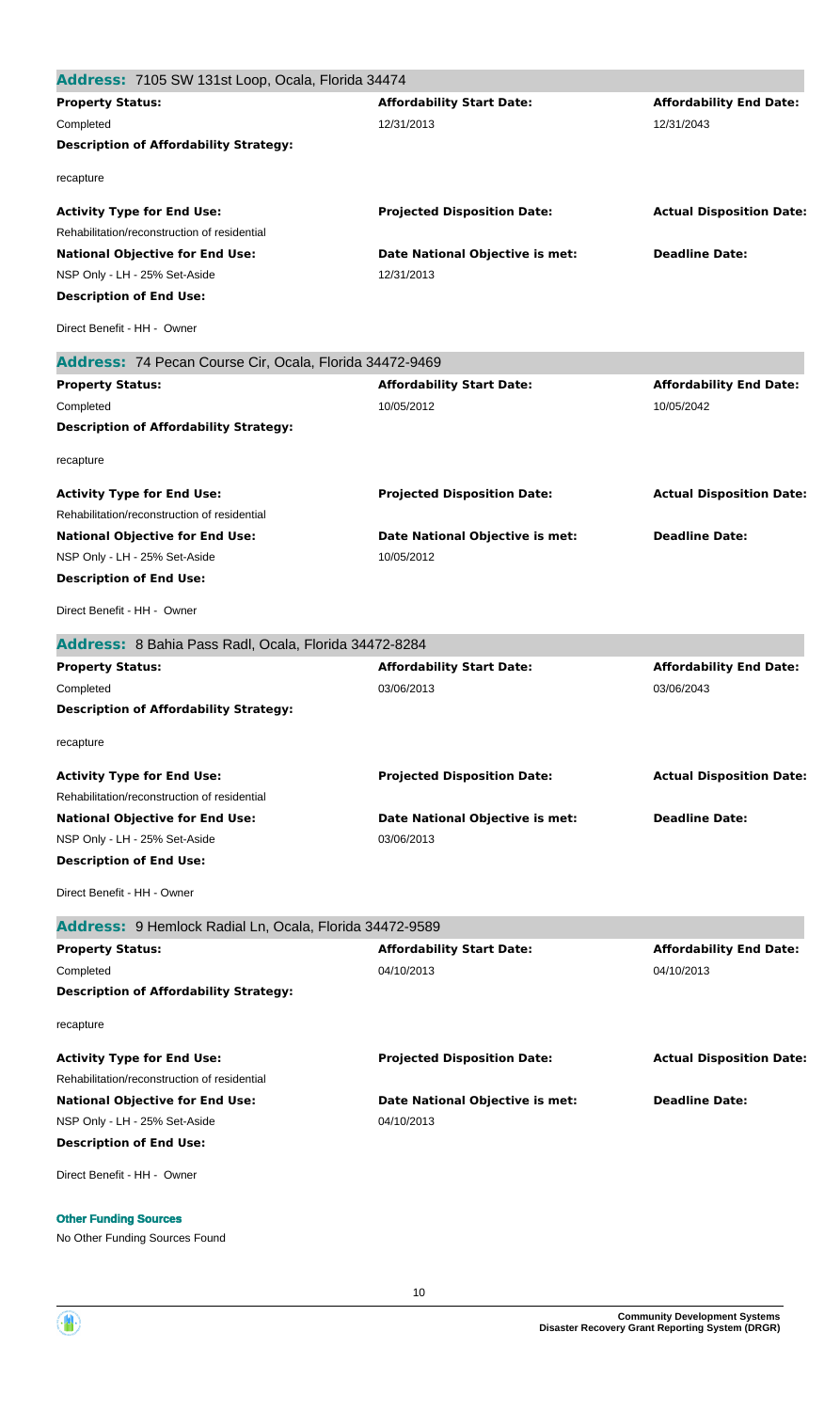# **Other Funding Sources Budgeted - Detail**

# **No Other Match Funding Sources Found**



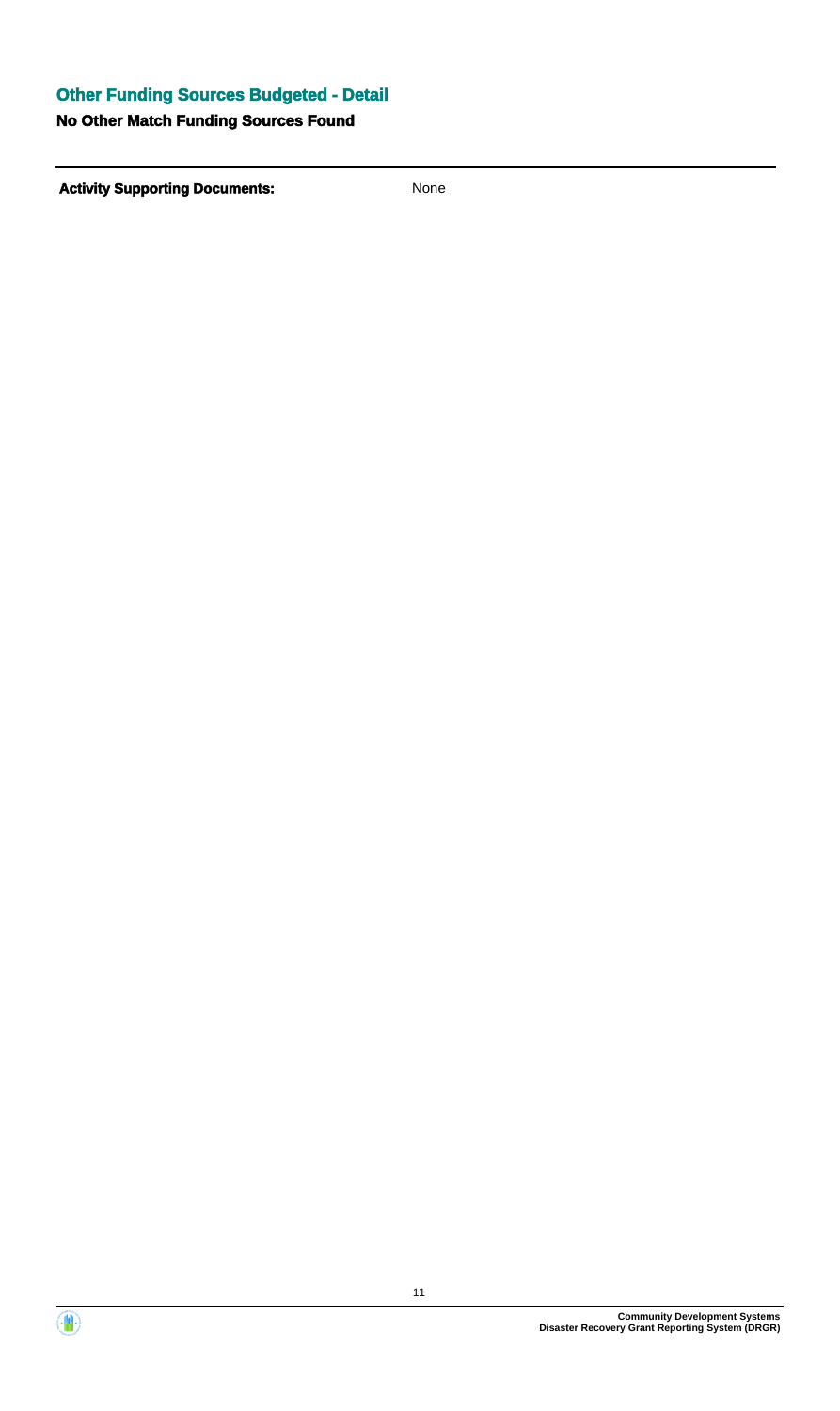# **Grantee Activity Number: NSP3-2B Activity Title: Habitat LH25**

| <b>Activity Type:</b>                                   | <b>Activity Status:</b>                    |
|---------------------------------------------------------|--------------------------------------------|
| Rehabilitation/reconstruction of residential structures | Under Way                                  |
| <b>Project Number:</b>                                  | <b>Project Title:</b>                      |
| NSP3-P2                                                 | Acquisition/Rehabilitation/Resale          |
| <b>Projected Start Date:</b>                            | <b>Projected End Date:</b>                 |
| 01/01/2016                                              | 09/30/2021                                 |
| <b>Benefit Type:</b>                                    | <b>Completed Activity Actual End Date:</b> |
| Direct (HouseHold)                                      |                                            |
| <b>National Objective:</b>                              | <b>Responsible Organization:</b>           |
| NSP Only - LH - 25% Set-Aside                           | <b>Marion County</b>                       |
|                                                         |                                            |

| <b>Overall</b>                                 | <b>Jul 1 thru Sep 30, 2021</b> | <b>To Date</b> |
|------------------------------------------------|--------------------------------|----------------|
| <b>Total Projected Budget from All Sources</b> | \$0.00                         | \$141,637.83   |
| <b>Total Budget</b>                            | \$0.00                         | \$141,637.83   |
| <b>Total Obligated</b>                         | \$0.00                         | \$141,637.83   |
| <b>Total Funds Drawdown</b>                    | \$0.00                         | \$141,637.83   |
| <b>Program Funds Drawdown</b>                  | \$0.00                         | \$0.00         |
| <b>Program Income Drawdown</b>                 | \$0.00                         | \$141,637.83   |
| <b>Program Income Received</b>                 | \$0.00                         | \$20,949.55    |
| <b>Total Funds Expended</b>                    | \$0.00                         | \$141,637.83   |
| <b>Marion County</b>                           | \$0.00                         | \$141,637.83   |
| <b>Most Impacted and Distressed Expended</b>   | \$0.00                         | \$0.00         |

## **Activity Description:**

Acquisiton and Resale to LMI residents

## **Location Description:**

Shores and Marion Oaks

## **Activity Progress Narrative:**

Performance measures and accomplishments were updatd during this quarter.

# **Accomplishments Performance Measures**

|                         | <b>This Report Period</b> | <b>Cumulative Actual Total / Expected</b> |
|-------------------------|---------------------------|-------------------------------------------|
|                         | <b>Total</b>              | <b>Total</b>                              |
| # of Housing Units      |                           | 1/12                                      |
| # of Singlefamily Units |                           | 1/12                                      |

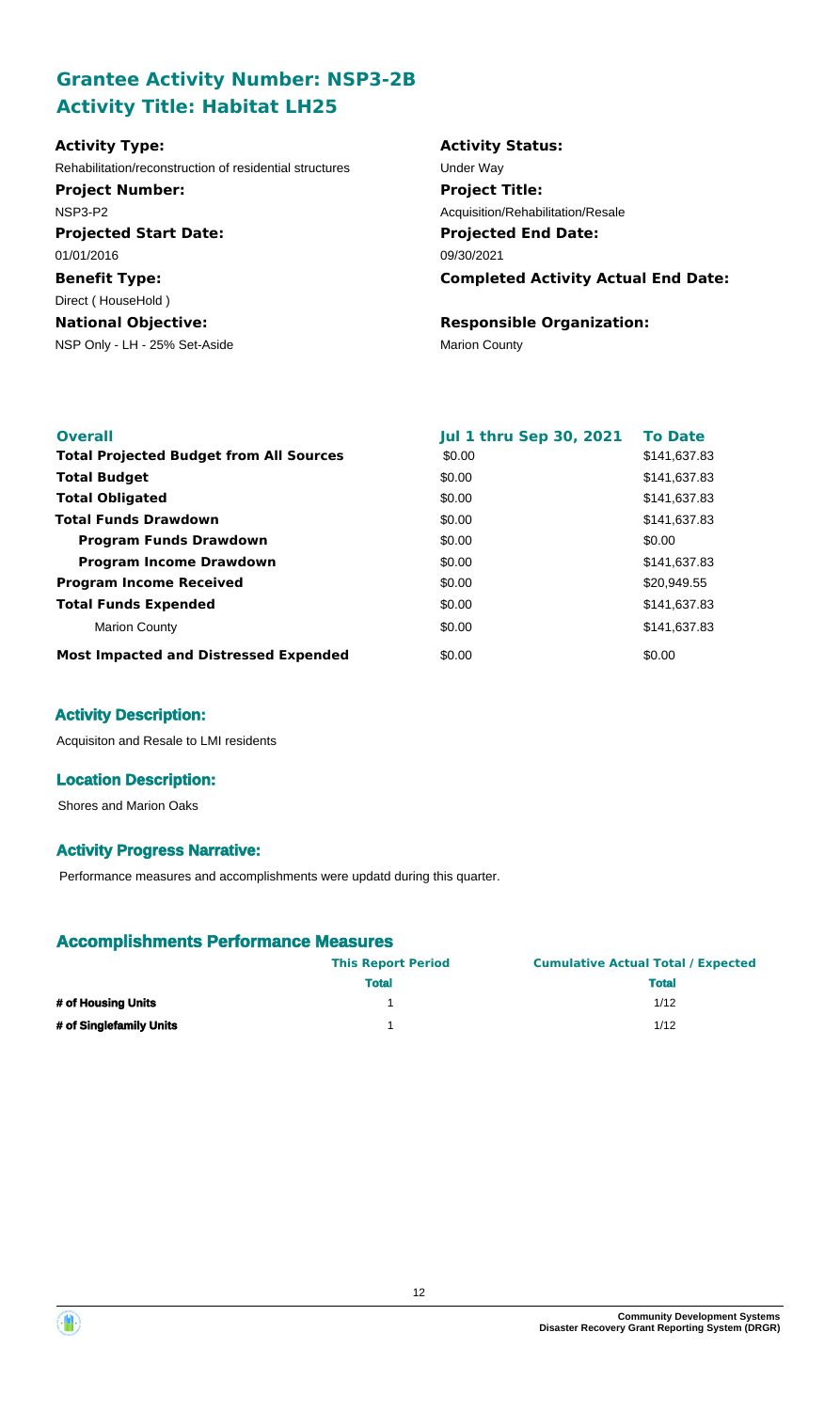## **Beneficiaries Performance Measures**

|                 | <b>This Report Period</b> |            | <b>Cumulative Actual Total / Expected</b> |      |            |              |          |  |
|-----------------|---------------------------|------------|-------------------------------------------|------|------------|--------------|----------|--|
|                 | Low                       | <b>Mod</b> | <b>Total</b>                              | Low  | <b>Mod</b> | <b>Total</b> | Low/Mod% |  |
| # of Households |                           |            |                                           | 1/12 | 0/0        | 1/12         | 100.00   |  |
| # Owner         |                           |            |                                           | 1/12 | 0/0        | 1/12         | 100.00   |  |

# **Activity Locations**

| <b>Address</b><br><b>City</b>                          | <b>County</b>                      | <b>State</b> | <b>Zip</b>            | <b>Status / Accept</b>          |
|--------------------------------------------------------|------------------------------------|--------------|-----------------------|---------------------------------|
| <b>Address Support Information</b>                     |                                    |              |                       |                                 |
| Address: 5 Pecan Drive Loop, Ocala, Florida 34472-6249 |                                    |              |                       |                                 |
| <b>Property Status:</b>                                | <b>Affordability Start Date:</b>   |              |                       | <b>Affordability End Date:</b>  |
| Completed                                              | 08/04/2010                         |              | 11/13/2012            |                                 |
| <b>Description of Affordability Strategy:</b>          |                                    |              |                       |                                 |
| recapture                                              |                                    |              |                       |                                 |
| <b>Activity Type for End Use:</b>                      | <b>Projected Disposition Date:</b> |              |                       | <b>Actual Disposition Date:</b> |
| Rehabilitation/reconstruction of residential           |                                    |              |                       |                                 |
| <b>National Objective for End Use:</b>                 | Date National Objective is met:    |              | <b>Deadline Date:</b> |                                 |
| NSP Only - LH - 25% Set-Aside                          | 08/04/2010                         |              |                       |                                 |
| <b>Description of End Use:</b>                         |                                    |              |                       |                                 |
| Direct Benefit - HH - Owner                            |                                    |              |                       |                                 |

#### **Other Funding Sources**

No Other Funding Sources Found

# **Other Funding Sources Budgeted - Detail**

#### **No Other Match Funding Sources Found**



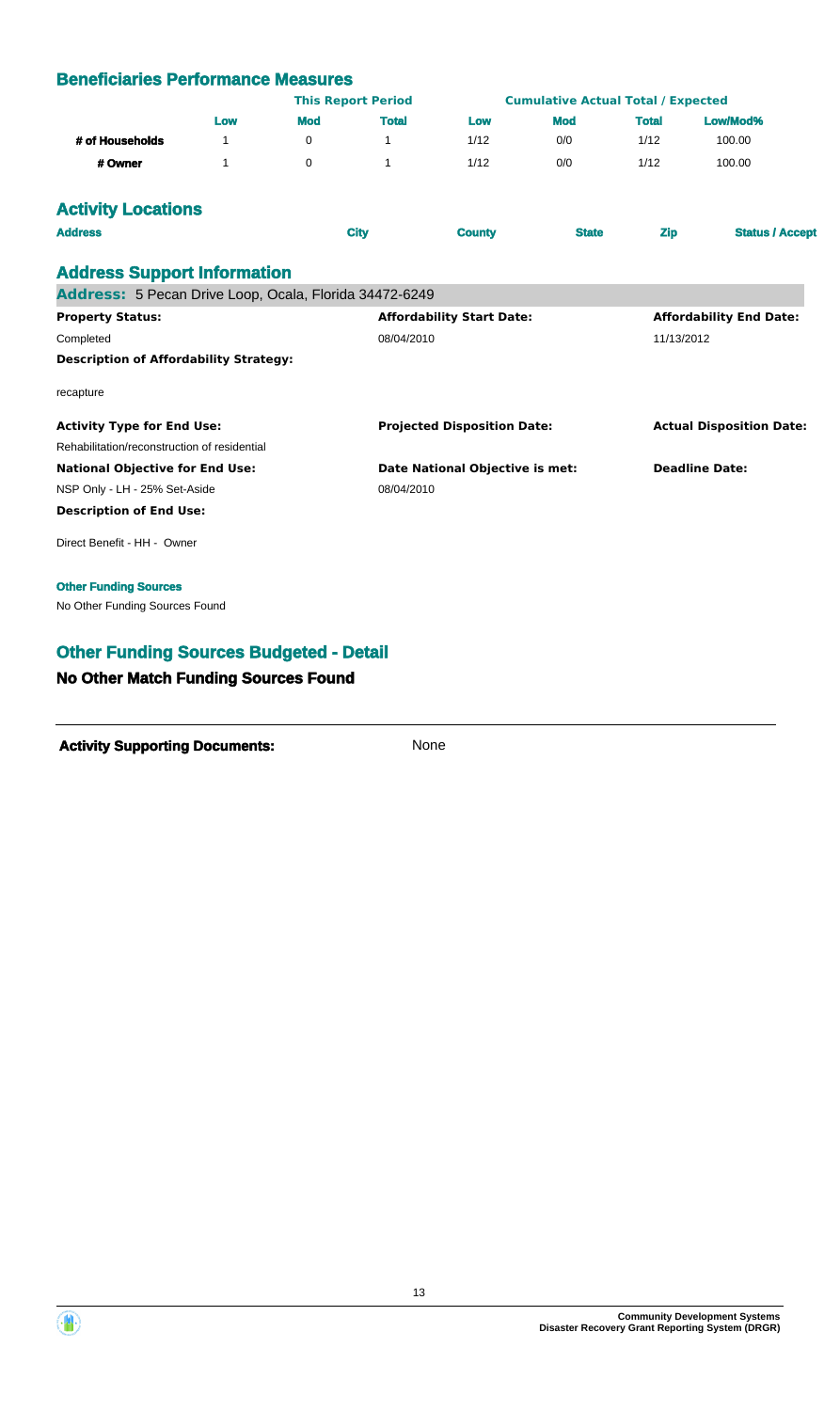# **Grantee Activity Number: NSP3-2C Activity Title: Single Family Rental LH-25**

| <b>Activity Type:</b>                                   | <b>Activity Status:</b>                    |
|---------------------------------------------------------|--------------------------------------------|
| Rehabilitation/reconstruction of residential structures | Under Way                                  |
| <b>Project Number:</b>                                  | <b>Project Title:</b>                      |
| NSP3-P2                                                 | Acquisition/Rehabilitation/Resale          |
| <b>Projected Start Date:</b>                            | <b>Projected End Date:</b>                 |
| 01/01/2017                                              | 09/30/2021                                 |
| <b>Benefit Type:</b>                                    | <b>Completed Activity Actual End Date:</b> |
| Direct (HouseHold)                                      |                                            |
| <b>National Objective:</b>                              | <b>Responsible Organization:</b>           |
| NSP Only - LH - 25% Set-Aside                           | <b>Marion County</b>                       |

| <b>Overall</b>                                 | <b>Jul 1 thru Sep 30, 2021</b> | <b>To Date</b> |
|------------------------------------------------|--------------------------------|----------------|
| <b>Total Projected Budget from All Sources</b> | \$0.00                         | \$2,826,389.31 |
| <b>Total Budget</b>                            | \$0.00                         | \$2,826,389.31 |
| <b>Total Obligated</b>                         | \$0.00                         | \$2,826,389.31 |
| <b>Total Funds Drawdown</b>                    | \$0.00                         | \$2,826,389.31 |
| <b>Program Funds Drawdown</b>                  | \$0.00                         | \$1,858,660.24 |
| <b>Program Income Drawdown</b>                 | \$0.00                         | \$967,729.07   |
| <b>Program Income Received</b>                 | \$0.00                         | \$5,674.94     |
| <b>Total Funds Expended</b>                    | \$0.00                         | \$2,826,389.31 |
| <b>Marion County</b>                           | \$0.00                         | \$2,826,389.31 |
| <b>Most Impacted and Distressed Expended</b>   | \$0.00                         | \$0.00         |

#### **Ancillary Activities**

| <b>Responsible</b><br><b>Organization</b> | <b>Activity Type</b>               | Project# | <b>Grantee Activity #</b> | <b>Activity Title</b>                       | <b>Program Income</b><br><b>Account</b> |
|-------------------------------------------|------------------------------------|----------|---------------------------|---------------------------------------------|-----------------------------------------|
| <b>Marion County</b>                      | Clearance and<br><b>Demolition</b> | NSP3-P3  | <b>NSP3-3</b>             | Demolition of Blighted<br><b>Structures</b> | <b>General Account</b>                  |

## **Activity Description:**

Property was acquired, renovations as needed, and rented to household at or below 50% of LMI

## **Location Description:**

Properties located in Marion Oaks, and Silver Springs

## **Activity Progress Narrative:**

Performance measures were updated during this quarter.

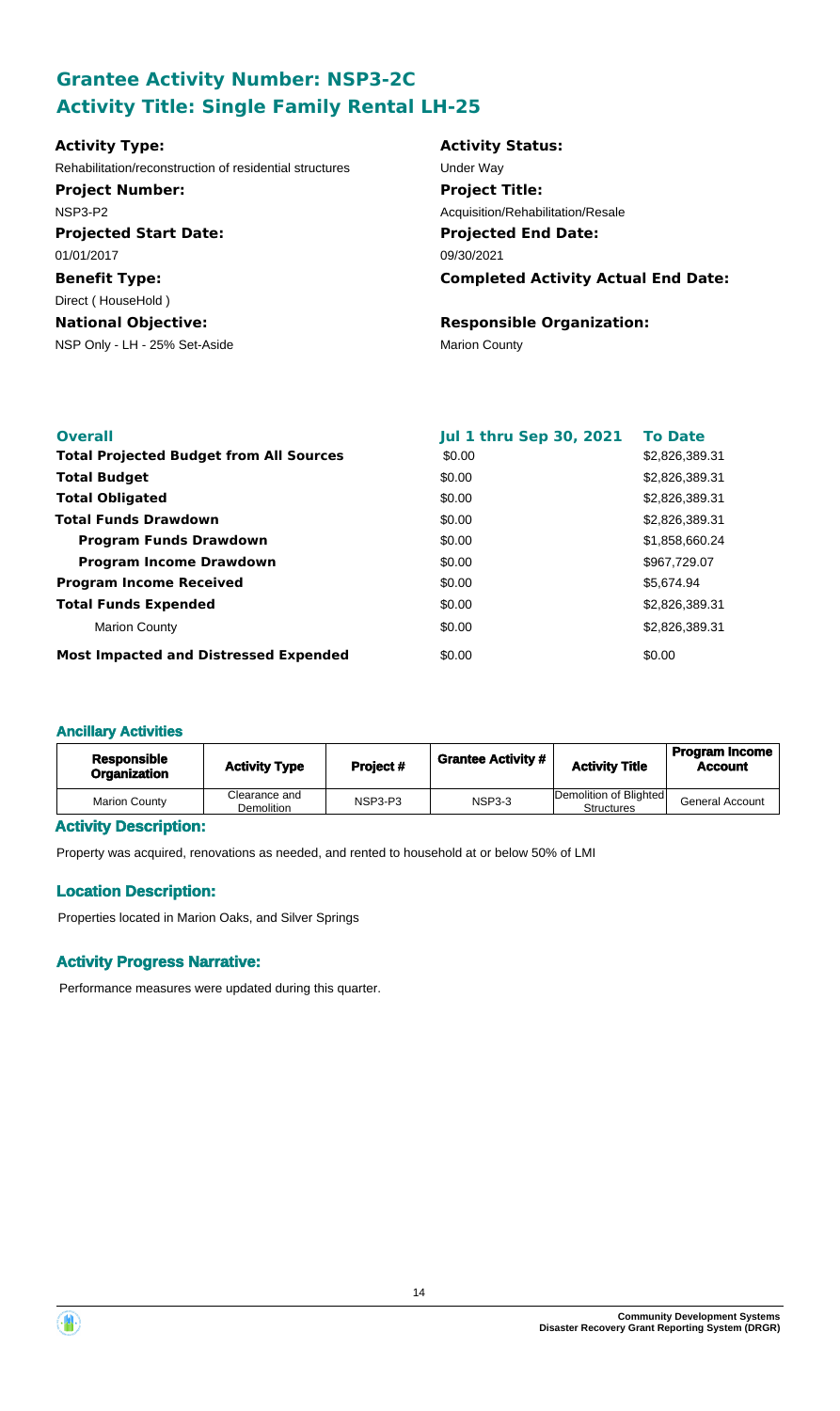## **Accomplishments Performance Measures**

|                              | <b>This Report Period</b> | <b>Cumulative Actual Total / Expected</b> |
|------------------------------|---------------------------|-------------------------------------------|
|                              | <b>Total</b>              | <b>Total</b>                              |
| #Additional Attic/Roof       | 3                         | 3/2                                       |
| #Dishwashers replaced        | 3                         | 3/0                                       |
| #Efficient AC added/replaced |                           | 1/3                                       |
| #Refrigerators replaced      | 6                         | 6/6                                       |
| #Replaced thermostats        |                           | 1/1                                       |
| #Units exceeding Energy Star |                           | 1/0                                       |

|                         | <b>This Report Period</b> | <b>Cumulative Actual Total / Expected</b> |
|-------------------------|---------------------------|-------------------------------------------|
|                         | <b>Total</b>              | <b>Total</b>                              |
| # of Housing Units      | я                         | 8/28                                      |
| # of Singlefamily Units | 8                         | 8/28                                      |

#### **Beneficiaries Performance Measures**

|                 |     |            | <b>This Report Period</b> |      | <b>Cumulative Actual Total / Expected</b> |              |          |
|-----------------|-----|------------|---------------------------|------|-------------------------------------------|--------------|----------|
|                 | Low | <b>Mod</b> | <b>Total</b>              | Low  | <b>Mod</b>                                | <b>Total</b> | Low/Mod% |
| # of Households | 8   |            | 8                         | 8/28 | 0/0                                       | 8/28         | 100.00   |
| # Renter        |     |            | 8                         | 8/28 | 0/0                                       | 8/28         | 100.00   |

# **Activity Locations**

**Address Support Information**

| <b>Address</b> | <b>City</b> | <b>County</b> | <b>State</b> | <b>Example 2 Zip</b> | <b>Status / Accept</b> |
|----------------|-------------|---------------|--------------|----------------------|------------------------|
|                |             |               |              |                      |                        |

| Address: 128 Redwood Road, Ocala, Florida 34472     |                                    |                                 |
|-----------------------------------------------------|------------------------------------|---------------------------------|
| <b>Property Status:</b>                             | <b>Affordability Start Date:</b>   | <b>Affordability End Date:</b>  |
| Completed                                           | 03/31/2010                         | 03/31/2012                      |
| <b>Description of Affordability Strategy:</b>       |                                    |                                 |
| Rental                                              |                                    |                                 |
| <b>Activity Type for End Use:</b>                   | <b>Projected Disposition Date:</b> | <b>Actual Disposition Date:</b> |
| Rehabilitation/reconstruction of residential        |                                    |                                 |
| <b>National Objective for End Use:</b>              | Date National Objective is met:    | <b>Deadline Date:</b>           |
| NSP Only - LH - 25% Set-Aside                       | 03/31/2010                         |                                 |
| <b>Description of End Use:</b>                      |                                    |                                 |
| Direct Benefit - HH - Renter                        |                                    |                                 |
| Address: 21 Pecan Run Terrace, Ocala, Florida 34472 |                                    |                                 |
| <b>Property Status:</b>                             | <b>Affordability Start Date:</b>   | <b>Affordability End Date:</b>  |
| Completed                                           | 11/09/2015                         | 11/09/2030                      |
| <b>Description of Affordability Strategy:</b>       |                                    |                                 |
| Rental                                              |                                    |                                 |
| <b>Activity Type for End Use:</b>                   | <b>Projected Disposition Date:</b> | <b>Actual Disposition Date:</b> |
| Construction of new housing                         |                                    |                                 |
| <b>National Objective for End Use:</b>              | Date National Objective is met:    | <b>Deadline Date:</b>           |
| NSP Only - LH - 25% Set-Aside                       | 11/09/2015                         |                                 |
| <b>Description of End Use:</b>                      |                                    |                                 |
|                                                     |                                    |                                 |

Direct Benefit - HH - Renter



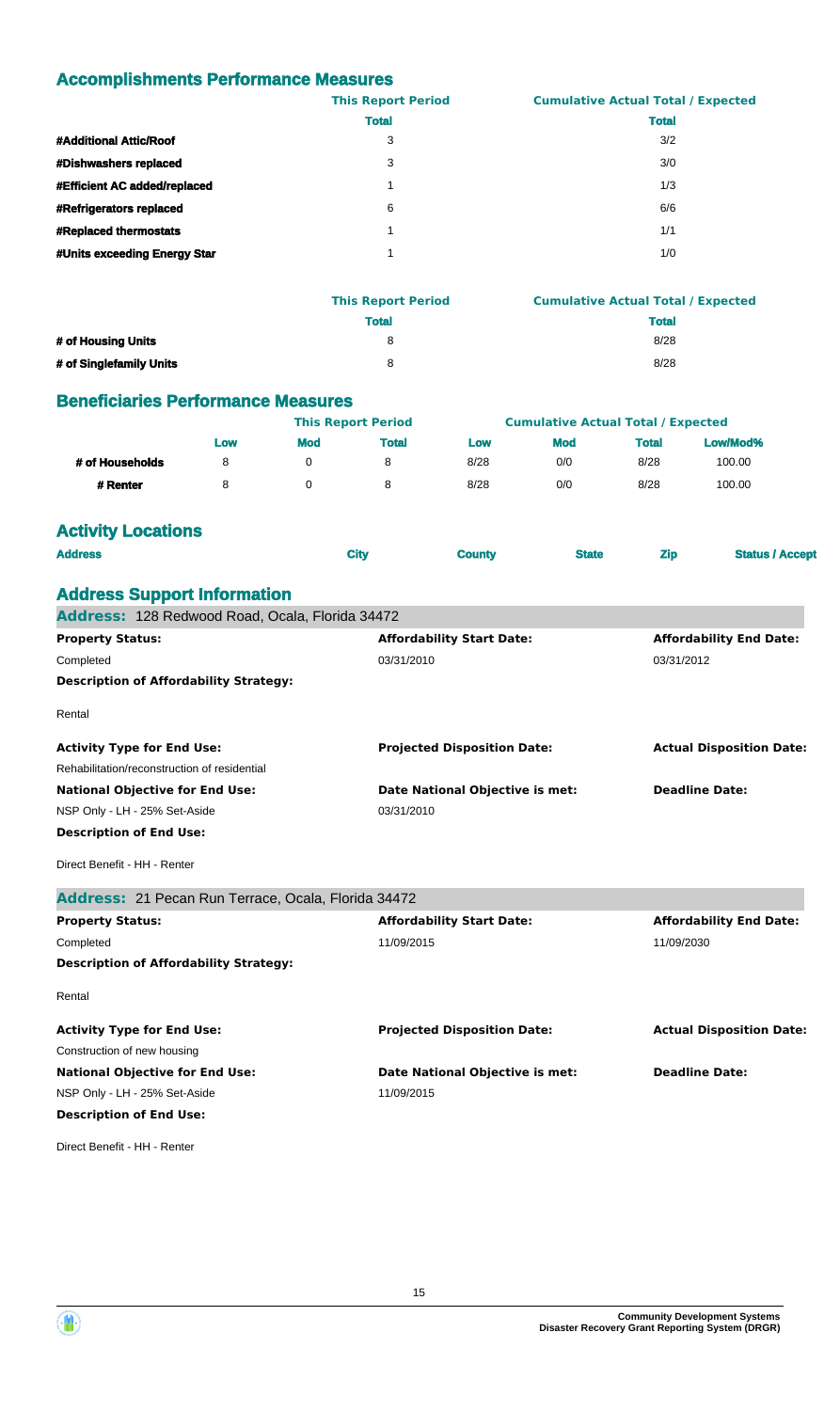| Address: 3 Larch Course, Ocala, Florida 34472       |                                    |                                 |
|-----------------------------------------------------|------------------------------------|---------------------------------|
| <b>Property Status:</b>                             | <b>Affordability Start Date:</b>   | <b>Affordability End Date:</b>  |
| Completed                                           | 09/30/2010                         | 12/31/2012                      |
| <b>Description of Affordability Strategy:</b>       |                                    |                                 |
| Rental                                              |                                    |                                 |
| <b>Activity Type for End Use:</b>                   | <b>Projected Disposition Date:</b> | <b>Actual Disposition Date:</b> |
| Construction of new housing                         |                                    |                                 |
| <b>National Objective for End Use:</b>              | Date National Objective is met:    | <b>Deadline Date:</b>           |
| NSP Only - LH - 25% Set-Aside                       | 09/30/2010                         |                                 |
| <b>Description of End Use:</b>                      |                                    |                                 |
| Direct Benefit - HH - Renter                        |                                    |                                 |
| Address: 30 Redwood Trace, Ocala, Florida 34472     |                                    |                                 |
| <b>Property Status:</b>                             | <b>Affordability Start Date:</b>   | <b>Affordability End Date:</b>  |
| Completed                                           | 06/30/2010                         | 09/30/2010                      |
| <b>Description of Affordability Strategy:</b>       |                                    |                                 |
| Rental                                              |                                    |                                 |
| <b>Activity Type for End Use:</b>                   | <b>Projected Disposition Date:</b> | <b>Actual Disposition Date:</b> |
| Rehabilitation/reconstruction of residential        |                                    |                                 |
| <b>National Objective for End Use:</b>              | Date National Objective is met:    | <b>Deadline Date:</b>           |
| NSP Only - LH - 25% Set-Aside                       | 06/30/2010                         |                                 |
| <b>Description of End Use:</b>                      |                                    |                                 |
| Direct Benefit - HH - Renter                        |                                    |                                 |
| Address: 47 Redwood Track Run, Ocala, Florida 34472 |                                    |                                 |
|                                                     |                                    |                                 |
| <b>Property Status:</b>                             | <b>Affordability Start Date:</b>   | <b>Affordability End Date:</b>  |
| Completed                                           | 08/04/2010                         | 11/13/2012                      |
| <b>Description of Affordability Strategy:</b>       |                                    |                                 |
| Rental                                              |                                    |                                 |
| <b>Activity Type for End Use:</b>                   | <b>Projected Disposition Date:</b> | <b>Actual Disposition Date:</b> |
| Rehabilitation/reconstruction of residential        |                                    |                                 |
| <b>National Objective for End Use:</b>              | Date National Objective is met:    | <b>Deadline Date:</b>           |
| NSP Only - LH - 25% Set-Aside                       | 08/04/2010                         |                                 |
| <b>Description of End Use:</b>                      |                                    |                                 |
| Direct Benefit - HH - Renter                        |                                    |                                 |
| Address: 6142 Hemlock Road, Ocala, Florida 34472    |                                    |                                 |
| <b>Property Status:</b>                             | <b>Affordability Start Date:</b>   | <b>Affordability End Date:</b>  |
| Completed                                           | 06/03/2016                         | 06/03/2031                      |
| <b>Description of Affordability Strategy:</b>       |                                    |                                 |
| Rental                                              |                                    |                                 |
| <b>Activity Type for End Use:</b>                   | <b>Projected Disposition Date:</b> | <b>Actual Disposition Date:</b> |
| Rehabilitation/reconstruction of residential        |                                    |                                 |
| <b>National Objective for End Use:</b>              | Date National Objective is met:    | <b>Deadline Date:</b>           |
| NSP Only - LH - 25% Set-Aside                       | 06/03/2016                         |                                 |
| <b>Description of End Use:</b>                      |                                    |                                 |

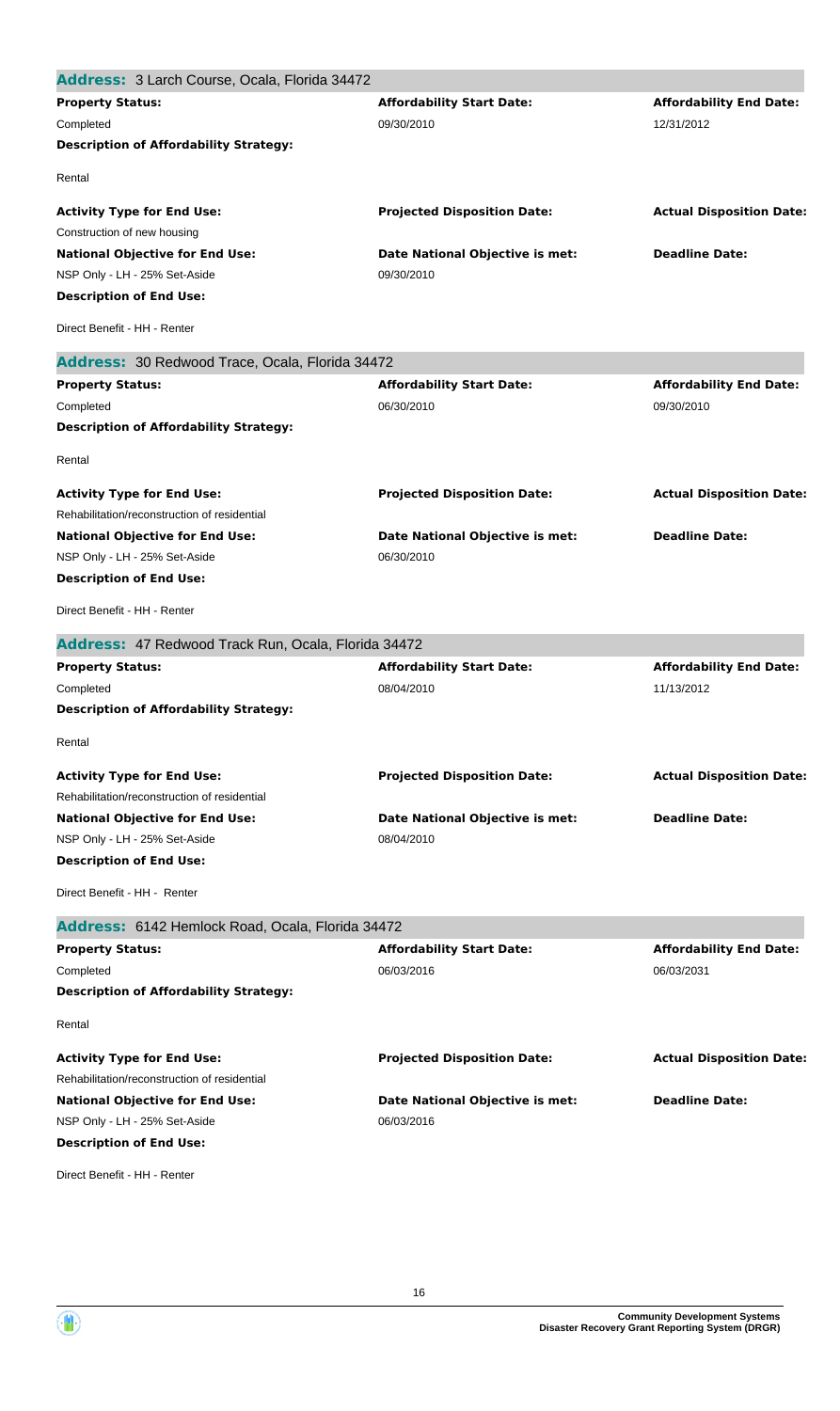| Address: 7455 Hemlock Road, Ocala, Florida 34472                                              |                                    |                                 |
|-----------------------------------------------------------------------------------------------|------------------------------------|---------------------------------|
| <b>Property Status:</b>                                                                       | <b>Affordability Start Date:</b>   | <b>Affordability End Date:</b>  |
| Completed                                                                                     | 02/10/2016                         | 02/10/2031                      |
| <b>Description of Affordability Strategy:</b>                                                 |                                    |                                 |
| Rental                                                                                        |                                    |                                 |
| <b>Activity Type for End Use:</b>                                                             | <b>Projected Disposition Date:</b> | <b>Actual Disposition Date:</b> |
| Rehabilitation/reconstruction of residential                                                  |                                    |                                 |
| <b>National Objective for End Use:</b>                                                        | Date National Objective is met:    | <b>Deadline Date:</b>           |
| NSP Only - LH - 25% Set-Aside                                                                 | 02/10/2016                         |                                 |
| <b>Description of End Use:</b>                                                                |                                    |                                 |
| Direct Benefit - HH - Renter                                                                  |                                    |                                 |
| Address: 80 Bahia Trace, Ocala, Florida 34472                                                 |                                    |                                 |
| <b>Property Status:</b>                                                                       | <b>Affordability Start Date:</b>   | <b>Affordability End Date:</b>  |
| Completed                                                                                     | 12/01/2016                         | 12/01/2031                      |
| <b>Description of Affordability Strategy:</b>                                                 |                                    |                                 |
| Rental                                                                                        |                                    |                                 |
| <b>Activity Type for End Use:</b>                                                             | <b>Projected Disposition Date:</b> | <b>Actual Disposition Date:</b> |
| Rehabilitation/reconstruction of residential                                                  |                                    |                                 |
| <b>National Objective for End Use:</b>                                                        | Date National Objective is met:    | <b>Deadline Date:</b>           |
| NSP Only - LH - 25% Set-Aside                                                                 | 12/01/2016                         |                                 |
| <b>Description of End Use:</b>                                                                |                                    |                                 |
| Direct Benefit - HH - Renter                                                                  |                                    |                                 |
| <b>Other Funding Sources</b>                                                                  |                                    |                                 |
| No Other Funding Sources Found                                                                |                                    |                                 |
| <b>Other Funding Sources Budgeted - Detail</b><br><b>No Other Match Funding Sources Found</b> |                                    |                                 |
|                                                                                               |                                    |                                 |

| <b>Activity Supporting Documents:</b> | None                                               |
|---------------------------------------|----------------------------------------------------|
| <b>Project #/</b>                     | <b>NSP3-P3 / Demolition of Blighted Structures</b> |

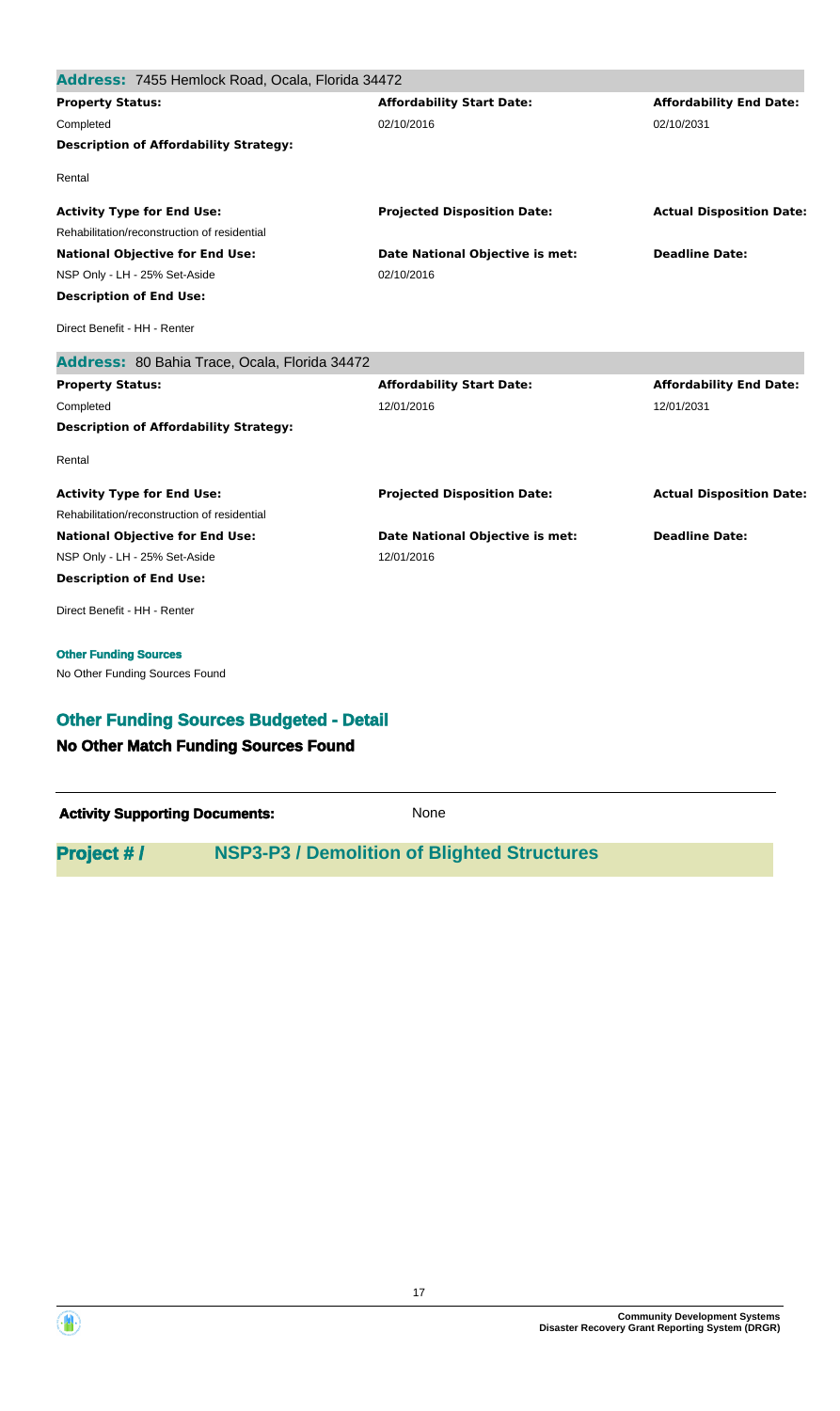# **Grantee Activity Number: NSP3-3 Activity Title: Demolition of Blighted Structures**

| <b>Activity Type:</b>         | <b>Activity Status:</b>                    |
|-------------------------------|--------------------------------------------|
| Clearance and Demolition      | Under Way                                  |
| <b>Project Number:</b>        | <b>Project Title:</b>                      |
| NSP3-P3                       | Demolition of Blighted Structures          |
| <b>Projected Start Date:</b>  | <b>Projected End Date:</b>                 |
| 06/01/2011                    | 09/30/2021                                 |
| <b>Benefit Type:</b>          | <b>Completed Activity Actual End Date:</b> |
| Direct (HouseHold)            |                                            |
| <b>National Objective:</b>    | <b>Responsible Organization:</b>           |
| NSP Only - LH - 25% Set-Aside | <b>Marion County</b>                       |
|                               |                                            |

| <b>Overall</b>                                 | <b>Jul 1 thru Sep 30, 2021</b> | <b>To Date</b> |
|------------------------------------------------|--------------------------------|----------------|
| <b>Total Projected Budget from All Sources</b> | \$0.00                         | \$34,269.76    |
| <b>Total Budget</b>                            | \$0.00                         | \$34,269.76    |
| <b>Total Obligated</b>                         | \$0.00                         | \$34,269.76    |
| <b>Total Funds Drawdown</b>                    | \$0.00                         | \$34,269.76    |
| <b>Program Funds Drawdown</b>                  | \$0.00                         | \$32,462.27    |
| <b>Program Income Drawdown</b>                 | \$0.00                         | \$1,807.49     |
| <b>Program Income Received</b>                 | \$0.00                         | \$0.00         |
| <b>Total Funds Expended</b>                    | \$0.00                         | \$34,269.76    |
| <b>Marion County</b>                           | \$0.00                         | \$34,269.76    |
| <b>Most Impacted and Distressed Expended</b>   | \$0.00                         | \$0.00         |

## **Activity Description:**

The goal of this program is to remove blighting influences that are significantly impacting the ability of other activities to stabilize and improve property values, and hindering marketing activities designed to attract new homebuyers. Marion County will contract with developers being utilized for acquisition/rehabilitation to acquire and demolish blighted properties that have deteriorated to the point that they have been determined to be substandard and not suitable for rehabilitation. Properties must be located in targeted areas, centrally located near properties being acquired and rehabilitated with NSP funds, and substantially impacting efforts to revitalize the area.

Reuse of the cleared property will depend on the needs of the immediate area and may include; sale or grant to a non-profit for redevelopment, using other funding sources, for affordable housing or rental units, or utilization for a community purpose such as a park or community center.

# **Location Description:**

Silver Springs Shores and Ocala Park Estates target areas

## **Activity Progress Narrative:**

Performance measures were updated during this quarter.

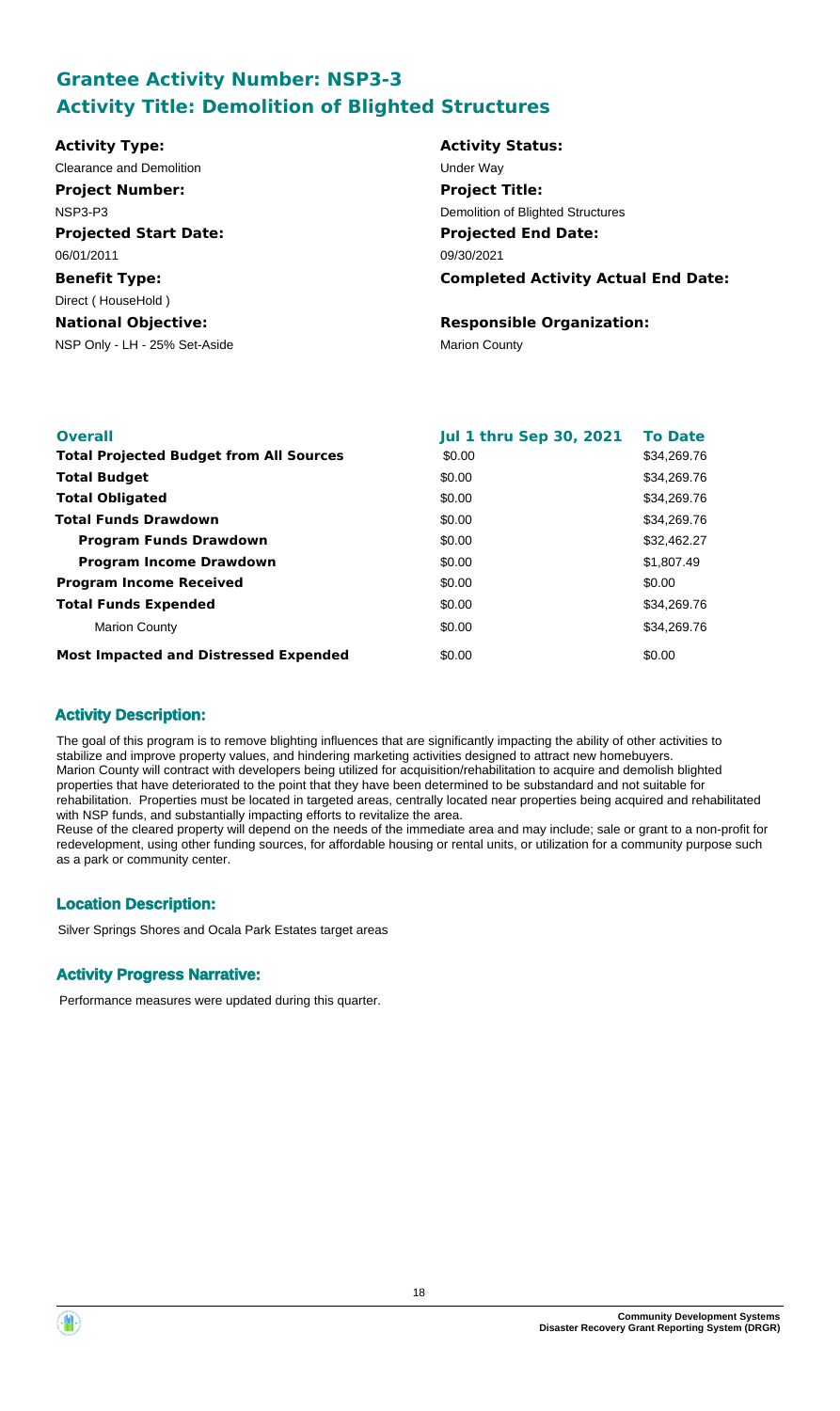## **Accomplishments Performance Measures**

|                                         | <b>This Report Period</b> | <b>Cumulative Actual Total / Expected</b> |
|-----------------------------------------|---------------------------|-------------------------------------------|
|                                         | <b>Total</b>              | <b>Total</b>                              |
| <b>Activity funds eligible for DREF</b> | 0                         | 0/0                                       |
| # of buildings (non-residential)        | 0                         | 0/0                                       |
| # of Businesses                         | 0                         | 0/0                                       |
| # of Non-business                       | 0                         | 0/0                                       |
| # of Properties                         | 0                         | 2/20                                      |
| # of public facilities                  | 0                         | 0/0                                       |

|                         | <b>This Report Period</b> | <b>Cumulative Actual Total / Expected</b> |
|-------------------------|---------------------------|-------------------------------------------|
|                         | <b>Total</b>              | <b>Total</b>                              |
| # of Housing Units      |                           | 2/20                                      |
| # of Singlefamily Units | ∼                         | 2/20                                      |

#### **Beneficiaries Performance Measures**

#### **No Beneficiaries Performance Measures found.**

#### **Activity Locations**

| <b>Address</b>                                  | <b>City</b> | <b>County</b>                      | <b>State</b> | <b>Zip</b>            | <b>Status / Accept</b>          |
|-------------------------------------------------|-------------|------------------------------------|--------------|-----------------------|---------------------------------|
| <b>Address Support Information</b>              |             |                                    |              |                       |                                 |
| Address: 6639 NW 61 Court, Ocala, Florida 34482 |             |                                    |              |                       |                                 |
| <b>Property Status:</b>                         |             | <b>Affordability Start Date:</b>   |              |                       | <b>Affordability End Date:</b>  |
| Completed                                       | 06/01/2013  |                                    |              | 06/01/2043            |                                 |
| <b>Description of Affordability Strategy:</b>   |             |                                    |              |                       |                                 |
| Rental                                          |             |                                    |              |                       |                                 |
| <b>Activity Type for End Use:</b>               |             | <b>Projected Disposition Date:</b> |              |                       | <b>Actual Disposition Date:</b> |
| Rehabilitation/reconstruction of residential    |             |                                    |              |                       |                                 |
| <b>National Objective for End Use:</b>          |             | Date National Objective is met:    |              | <b>Deadline Date:</b> |                                 |
| NSP Only - LH - 25% Set-Aside                   |             |                                    |              |                       |                                 |

#### **Description of End Use:**

6639 NW 61st Court (\$70,000 HOME funds, \$5,000 CDBG funds for a total lien amount of \$75,000), mobile homes were placed on the properties using HOME funds, not NSP funds. Only NSP funds were used to acquire the property and demo the existing unit on each property.

| Address: 6799 NW 60 Court, Ocala, Florida 34482                                                                                                                                                                                                                                   |                                    |                                 |
|-----------------------------------------------------------------------------------------------------------------------------------------------------------------------------------------------------------------------------------------------------------------------------------|------------------------------------|---------------------------------|
| <b>Property Status:</b>                                                                                                                                                                                                                                                           | <b>Affordability Start Date:</b>   | <b>Affordability End Date:</b>  |
| Completed                                                                                                                                                                                                                                                                         | 06/01/2013                         | 06/01/2043                      |
| <b>Description of Affordability Strategy:</b>                                                                                                                                                                                                                                     |                                    |                                 |
| Rental                                                                                                                                                                                                                                                                            |                                    |                                 |
| <b>Activity Type for End Use:</b>                                                                                                                                                                                                                                                 | <b>Projected Disposition Date:</b> | <b>Actual Disposition Date:</b> |
| Rehabilitation/reconstruction of residential                                                                                                                                                                                                                                      |                                    |                                 |
| <b>National Objective for End Use:</b>                                                                                                                                                                                                                                            | Date National Objective is met:    | <b>Deadline Date:</b>           |
| NSP Only - LH - 25% Set-Aside                                                                                                                                                                                                                                                     |                                    |                                 |
| <b>Description of End Use:</b>                                                                                                                                                                                                                                                    |                                    |                                 |
| 6799 NW 60th Court (\$70,000 HOME funds and \$4,000 CDBG for a total lien amount of \$74,000) and<br>mobile homes were placed on the properties using HOME funds, not NSP funds. Only NSP funds were used to acquire the property and demo the<br>existing unit on each property. |                                    |                                 |

#### **Other Funding Sources**

No Other Funding Sources Found

# **Other Funding Sources Budgeted - Detail**

#### **No Other Match Funding Sources Found**